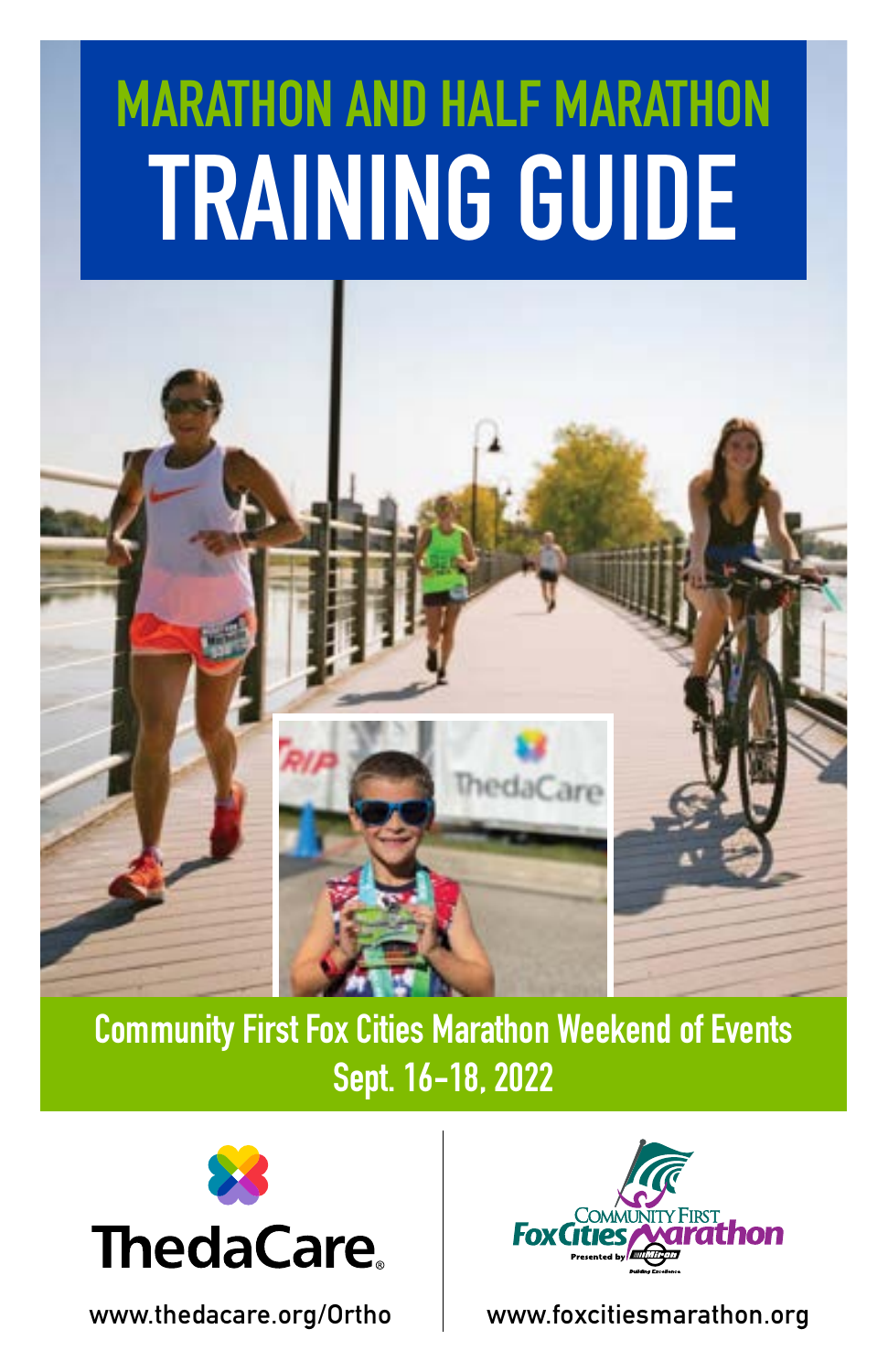



# Let's Do This

**We at ThedaCare applaud you for your decision to run or walk in this year's Fox Cities Marathon or Half Marathon, and we are here to support you every step of the way. Congratulations on your commitment to this meaningful personal goal and significant community event.**

This training guide will help you succeed in your training, on race day, and during your recovery after the race. Included here are safe, encouraging, and proven training principles that will help you avoid injury, maximize your performance, and have a fun and rewarding race day experience. You will learn about:

- ✓ Safe and effective warm-up techniques
- ✓ Recommended training schedules
- $\checkmark$  How pacesetters can assist with personal training runs
- ✓ Proper ways to stretch, foam roll, and strengthen your core to support better running
- ✓ Race day tips for hydration and proper footwear
- ✓ How to tap the expertise of **ThedaCare Orthopedics** should you have an injury during training or on race day.

## **Contents**

| <b>Heat Up Your Training with</b>                     |
|-------------------------------------------------------|
| Proper Warm-Ups 3-4                                   |
| Training Schedules 5-6                                |
|                                                       |
|                                                       |
| Pacesetters Schedule  7                               |
| <b>Build Strength, Become</b><br>a Better Runner 8-10 |
| Fuel Up to Go Far 11                                  |
| Sweat Rate Calculation  11                            |
| Glycogen for the Long Haul 12                         |
| Stretch It Out to Leg It Out 13-15                    |
| Running and Rolling. 16-17                            |
| That Hurts, Now What?18                               |
| It's Race Day! Plan Ahead  19                         |
| <b>Recovery Begins at the</b>                         |
|                                                       |
| Providers 21-23                                       |

 $\left( 2\right)$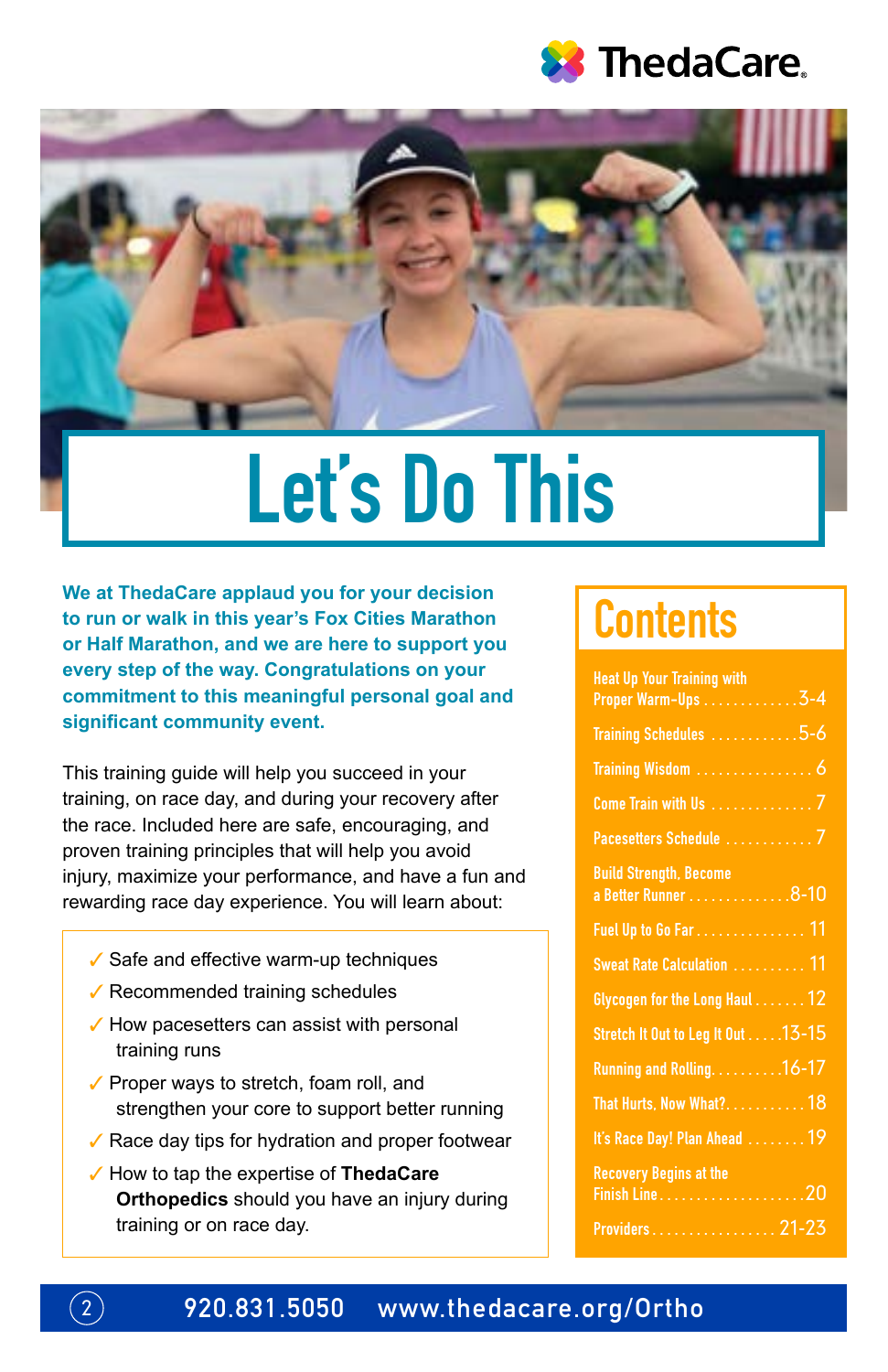

## Heat Up Your Training with Proper Warm-Ups

One of the best ways to get off on the right foot is to get in the habit of warming up your body before you train. The goal is to improve blood flow to your muscles and gently stretch them to help avoid injuries. Research shows that a dynamic warm-up is the best way to begin your workout. Here are a few suggestions for dynamic movements that wake up your muscles and get your body ready to run, walk, or cross train.



### Running with High Knees

#### **Setup**

Begin standing upright in a long, flat, open space.

#### **Movement**

Move forward with quick small steps bringing your knees up to waist height each time.

#### **Tip**

Make sure to keep your movements controlled and maintain your balance during the exercise.



#### **Setup**

Begin standing in a long, open, flat surface.

#### **Movement**

Walk sideways, alternating between stepping behind or in front of your leading foot.

### **Tip**

Make sure to maintain your balance during the exercise.



SETS:  $\sqrt{2}$  REPS:  $\sqrt{10}$  Daily:  $\sqrt{10}$  Weekly:  $\sqrt{7}$ 

### Braided Sidestepping SETS: 2 REPS: 10 DAILY: 1 WEEKLY: 7





 $\overline{3}$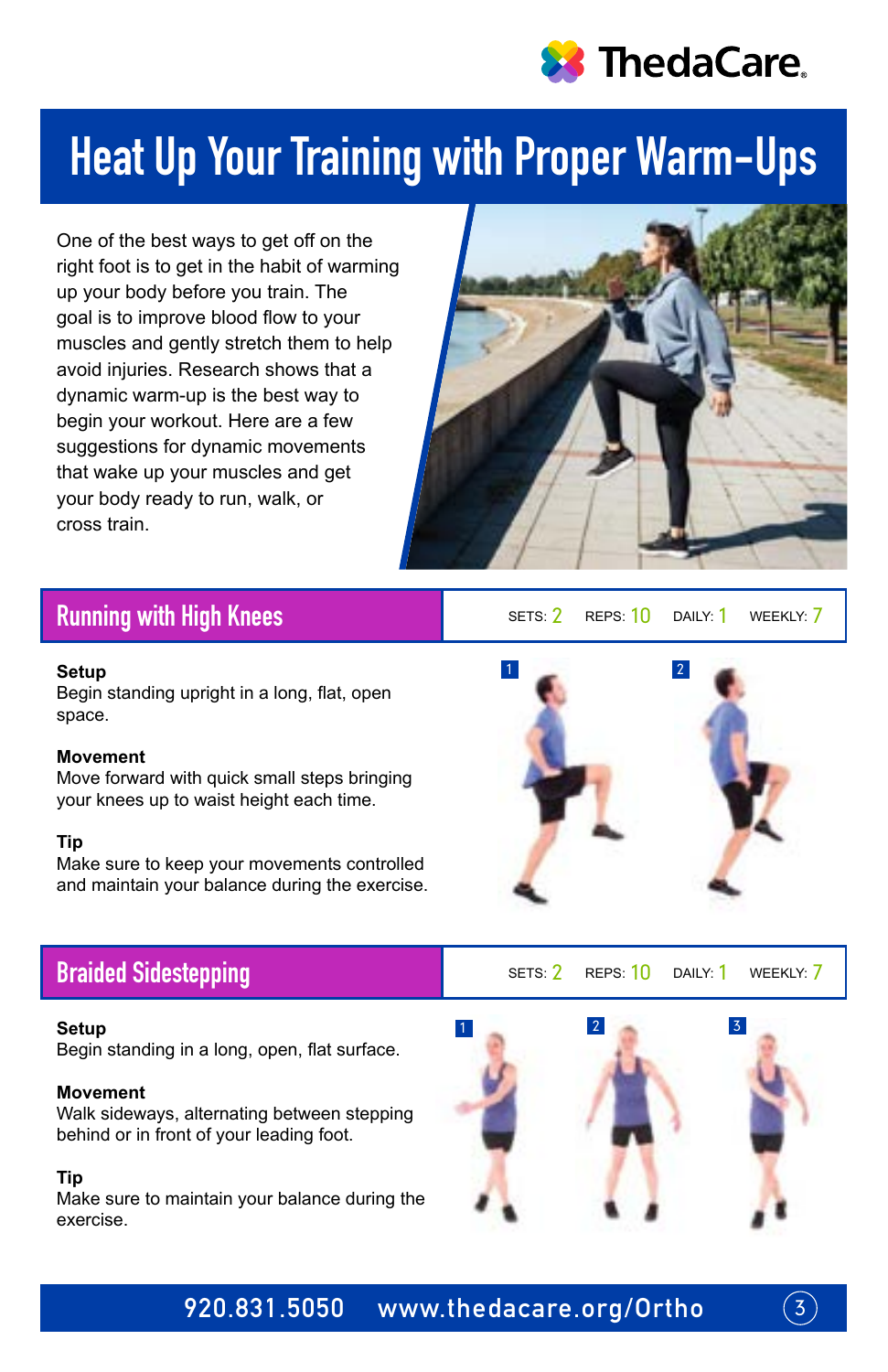

## Heat Up Your Training with Proper Warm-Ups

1

### Skip with High Knee Settle Settle Settle SETS: 2 REPS: 10 DAILY: 1 WEEKLY: 7

2

#### **Setup**

Begin standing upright in a long, flat, open space.

### **Movement**

Skip forward driving your knee up each time you jump as you swing your opposite arm up overhead.

### **Tip**

Make sure to keep your movements controlled and maintain your balance during the exercise.

### Lateral Shuffles

#### **Setup**

Begin standing in a long, open, flat, space.

### **Movement**

Bend your knees and hips into a mini squat position. Then quickly skip to the side.

### **Tip**

Make sure to keep your core engaged and do not arch your low back during the exercise.

### Walking Forward Lunge Sets: 2 Reps: 10 DAILY: 1 WEEKLY: 7

#### **Setup**

Begin standing upright with your hands at your hips.

#### **Movement**

Take a large step forward, lowering into a lunge position with your knees bent at 90 degree angles. Then raise yourself up and lunge forward on your other leg without letting your foot touch the ground in between.

### **Tip**

Make sure to keep your trunk upright during the exercise. Do not let either knee collapse inward or let your knees move forward past your toes.



 $1$ 



2

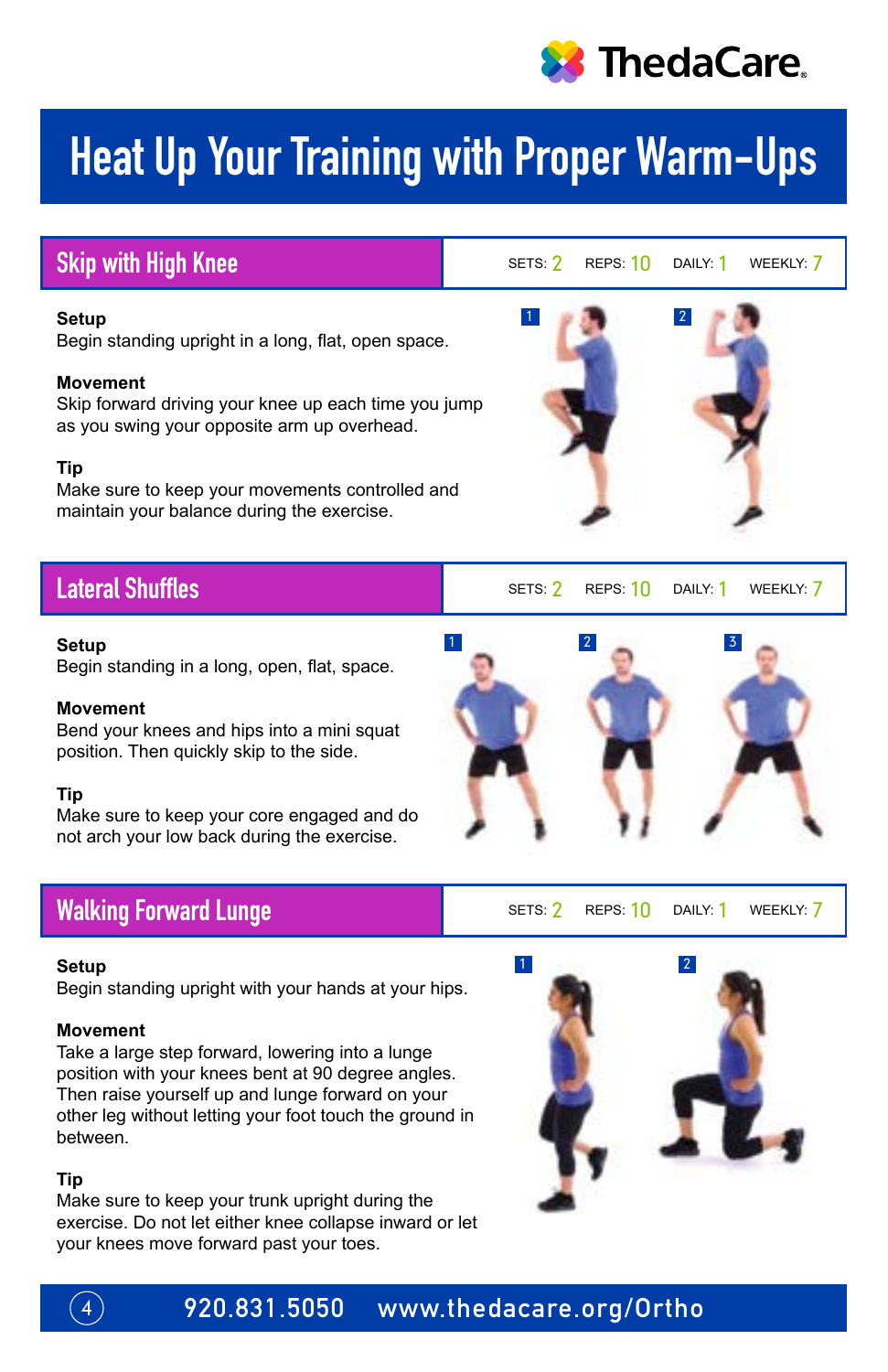

# **Training Schedules**

## How much, how far, how often?

A simple online search will show you hundreds of different plans, opinions, and ideas about how to get your body ready for a long race. The truth is, there is no one right way to do it. We are all unique individuals with different genetics, physical traits, attitudes, and abilities. Couple that with our different family/work/ life commitments and individual goals, things can get confusing. Therefore, our team has carefully crafted the following framework to help you plan and implement a consistent and effective training schedule.

## THEDACARE HALF MARATHON TRAINING SCHEDULE

| <b>Week</b>   | Mon. | Tues.                   | Wed.           | Thurs.         | Fri. | Sat.           | Sun.      |
|---------------|------|-------------------------|----------------|----------------|------|----------------|-----------|
| 5/23-5/29     | Rest | 3                       | 2              | 3              | Rest | 4              | XT        |
| $5/30 - 6/5$  | Rest | 3.5                     | $\overline{2}$ | 3.5            | Rest | 5              | <b>XT</b> |
| $6/6 - 6/12$  | Rest | 4                       | $\overline{2}$ | 4              | Rest | 6              | <b>XT</b> |
| 6/13-6/19     | Rest | $\overline{4}$          | $\overline{2}$ | $\overline{4}$ | Rest | 5              | <b>XT</b> |
| 6/20-6/26     | Rest | 4.5                     | 3              | 4.5            | Rest | $\overline{7}$ | <b>XT</b> |
| $6/27 - 7/3$  | Rest | 4.5                     | 3              | 4.5            | Rest | 7.5            | <b>XT</b> |
| $7/4 - 7/10$  | Rest | 4.5                     | 3              | 4.5            | Rest | 8              | <b>XT</b> |
| $7/11 - 7/17$ | Rest | 5                       | 3              | 5              | Rest | $\overline{7}$ | <b>XT</b> |
| 7/18-7/24     | Rest | 5                       | 3              | 5              | Rest | 8              | <b>XT</b> |
| 7/25-7/31     | Rest | 5                       | 3              | 5              | Rest | 10             | <b>XT</b> |
| $8/1 - 8/7$   | Rest | 5                       | 3              | 5              | Rest | 8              | <b>XT</b> |
| $8/8 - 8/14$  | Rest | 6                       | 3              | 5              | Rest | 10             | <b>XT</b> |
| 8/15-8/21     | Rest | 6                       | 3              | 5              | Rest | 13.1           | <b>XT</b> |
| 8/22-8/28     | Rest | 6                       | 3              | 5              | Rest | 11             | <b>XT</b> |
| 8/29-9/4      | Rest | 4.5                     | 3              | 3.5            | Rest | $\overline{7}$ | XT        |
| $9/5 - 9/11$  | Rest | 4.5                     | $\overline{2}$ | 3              | Rest | 5              | <b>XT</b> |
| $9/12 - 9/18$ | Rest | $\overline{\mathbf{4}}$ | 3              | $\overline{2}$ | Rest | Rest           | 13.1!     |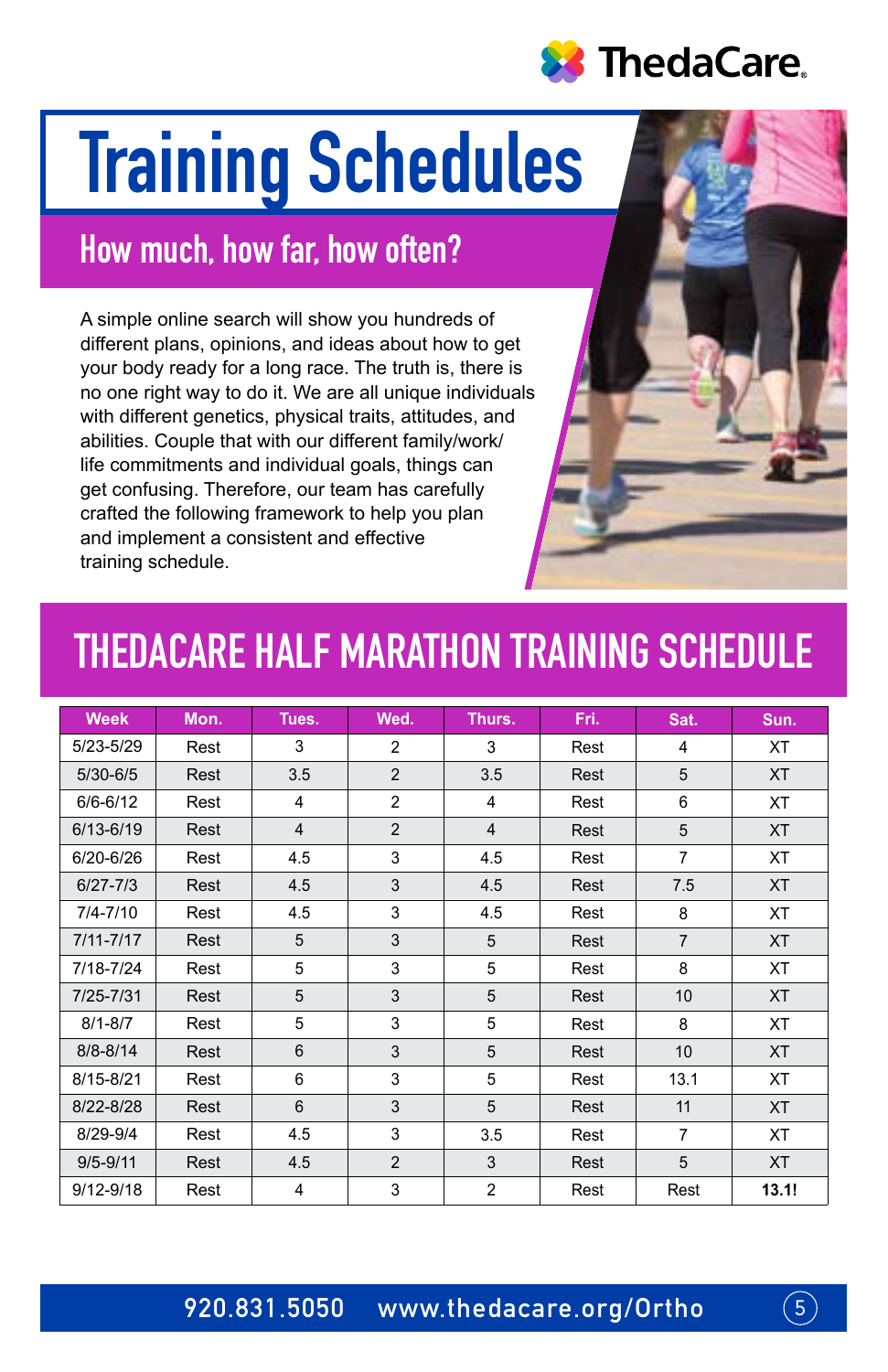

## COMMUNITY FIRST FOX CITIES MARATHON TRAINING SCHEDULE

| <b>Week</b>   | Mon. | Tues.          | Wed.           | Thurs.         | Fri. | Sat. | Sun.      |
|---------------|------|----------------|----------------|----------------|------|------|-----------|
| 5/23-5/29     | Rest | 3              | 3              | 3              | Rest | 9    | XT        |
| $5/30 - 6/5$  | Rest | 3              | $\overline{4}$ | 3              | Rest | 6    | <b>XT</b> |
| $6/6 - 6/12$  | Rest | 3              | 5              | 3              | Rest | 11   | XT        |
| $6/13 - 6/19$ | Rest | 3              | 5              | 3              | Rest | 12   | <b>XT</b> |
| 6/20-6/26     | Rest | 3              | 6              | 3              | Rest | 9    | XT        |
| $6/27 - 7/3$  | Rest | 3              | 6              | 3              | Rest | 14   | <b>XT</b> |
| $7/4 - 7/10$  | Rest | 3              | $\overline{7}$ | 4              | Rest | 15   | ХT        |
| $7/11 - 7/17$ | Rest | 3              | $\overline{7}$ | $\overline{4}$ | Rest | 13   | <b>XT</b> |
| 7/18-7/24     | Rest | 4              | 8              | 4              | Rest | 17   | <b>XT</b> |
| 7/25-7/31     | Rest | $\overline{4}$ | 8              | 5              | Rest | 18   | <b>XT</b> |
| $8/1 - 8/7$   | Rest | $\overline{4}$ | 9              | 5              | Rest | 13   | <b>XT</b> |
| $8/8 - 8/14$  | Rest | 5              | 9              | 5              | Rest | 19   | <b>XT</b> |
| 8/15-8/21     | Rest | 5              | 9              | 5              | Rest | 13.1 | <b>XT</b> |
| 8/22-8/28     | Rest | 5              | 10             | 5              | Rest | 20   | <b>XT</b> |
| 8/29-9/4      | Rest | 5              | 8              | 4              | Rest | 12   | <b>XT</b> |
| $9/5 - 9/11$  | Rest | $\overline{4}$ | 6              | 3              | Rest | 8    | <b>XT</b> |
| $9/12 - 9/18$ | Rest | 3              | 4              | $\overline{2}$ | Rest | Rest | 26.2!     |

## Training Wisdom

### Preparing your body to work

Your body has a lot of work to do to get ready, and we designed a framework to get you started. This guide suggests **running 4x per week** and lists suggested distances for each run. The guide recommends **one long run per week** and **two full rest days.**

### Build your aerobic capacity

Generally, your long run should be done at a slower than race pace to help you build your aerobic capacity. Choose another day of the week to run at actual race pace. This would typically fall on the Wednesday of the schedule.

### Listen to your body

Running all these runs at your race pace is an almost certain way to overtrain, burn out, and get injured. Listen to your body, attend to the conditions of your training run, and take what you are given.

### Learn to adapt

If you are tired, sore, or run down, don't just run fast because that is what your schedule says; rather, adjust and shift your schedule. Or if you are slated to do a long run and it's 95 degrees and humid, swap days so you don't wear your body down.

### We're here to help you

If you have trained for a race before, you can draw on your experience of how your body performs under certain conditions. If this is your first time, ask plenty of questions. We are here for you.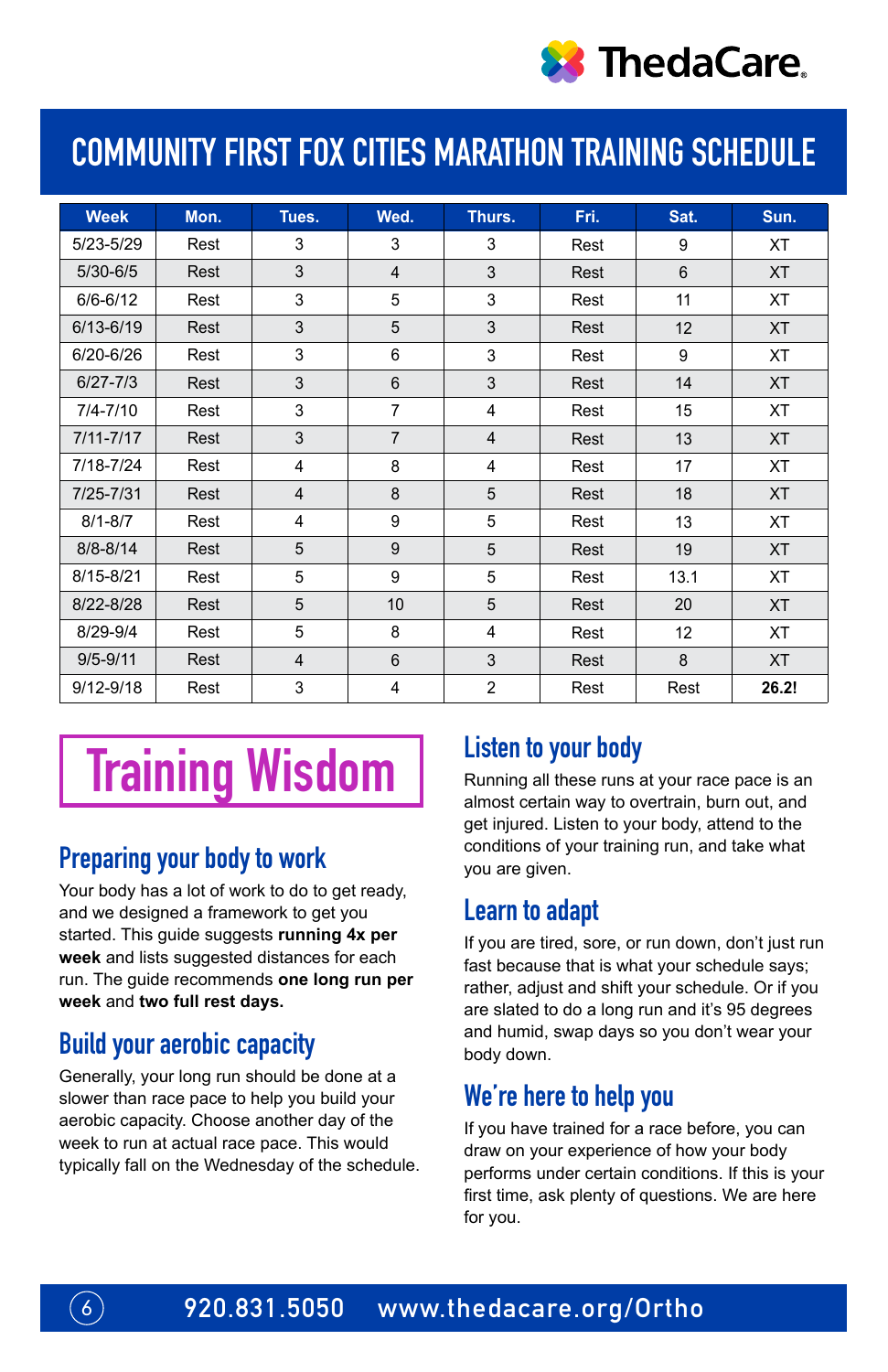

## Come Train with Us

We have partnered with PaceSetters of the Fox Cities to offer you in-person support and camaraderie. Our physical therapy team will be present at 14 of the scheduled long runs hosted by PaceSetters this summer.

ThedaCare Orthopedics offers **no-cost physical therapy consultations at all of our locations** to assess your running, mechanics, or injury.

Call us at **920.831.5050** to learn more or set an appointment.

## THEDACARE ORTHOPEDIC CARE LOCATIONS:

### **APPLETON**

*New* **ThedaCare Medical Center-Orthopedic, Spine and Pain** (Opens Summer 2022) 2400 E. Capitol Drive

### **Therapy Services**

900 E. Grant Street (Note: This location will move to new ThedaCare Medical Center-Orthopedic, Spine and Pain)

**Therapy Services** 2500 E. Capitol Drive Located in Encircle Health **Orthopedic Walk-In Services** 820 E. Grant Street (Note: This location will move to new ThedaCare Medical Center-Orthopedic, Spine and Pain)

**DARBOY** W5282 Amy Avenue

**NEENAH** 1516 S. Commercial Street

#### **OSHKOSH** 600 N. Westhaven Drive

## No-cost physical therapy consultations

## TRAINING RUNS WITH THEDACARE AND PACESETTERS

| <b>Week</b>    | <b>Date</b>  | <b>Full Distance</b> | <b>Half Distance</b> |
|----------------|--------------|----------------------|----------------------|
| 1              | May 28       | 8 miles              | 4 miles              |
| $\overline{2}$ | June 4       | 9 miles              | 4 miles              |
| 3              | June 11      | 11 miles             | 6 miles              |
| 4              | June 18      | 12 miles             | 5 miles              |
| 5              | June 25      | 9 miles              | 7 miles              |
| 6              | July 2       | 14 miles             | 7.5 miles            |
| 7              | July 9       | 15 miles             | 8 miles              |
| 8              | July 16      | 13.1 miles           | 7.3 miles            |
| 9              | July 23      | 17 miles             | 8 miles              |
| 10             | July 30      | 18 miles             | 10 miles             |
| 11             | August 6     | 13 miles             | 8 miles              |
| 12             | August 13    | 20 miles             | 10 miles             |
| 13             | August 20    | 12 miles             | 5 miles              |
| 14             | August 27    | 20 miles             | 11 miles             |
| 15             | September 3  | 12 miles             | 7 miles              |
| 16             | September 10 | 8 miles              | 5 miles              |
| 17             | September 18 | Marathon (26.2)      | Half Marathon (13.1) |

ietters

Join PaceSetters Running Club members, \*ThedaCare Orthopedic Care specialists and Community First Fox Cities Marathon presented by Miron staff for weekly training.

#### **Run Away Shoes**

W3192 County Road KK, Appleton Saturdays - 7:00 am Rain or shine (Join the PaceSetters Training Runs Facebook Group for updates)

- For all abilities and age groups!
- Safe runner/walker courses that vary each week
- Run/walk portions of the Fox Cities Marathon & Half Course!

#### **New COVID-19 Safety Protocols:**

- Bring your own water • Wear a mask - you can remove when running/walking
- Practice social distancing at all times
- Avoid congregating after

*We will monitor and modify per CDC recommendations.* 

7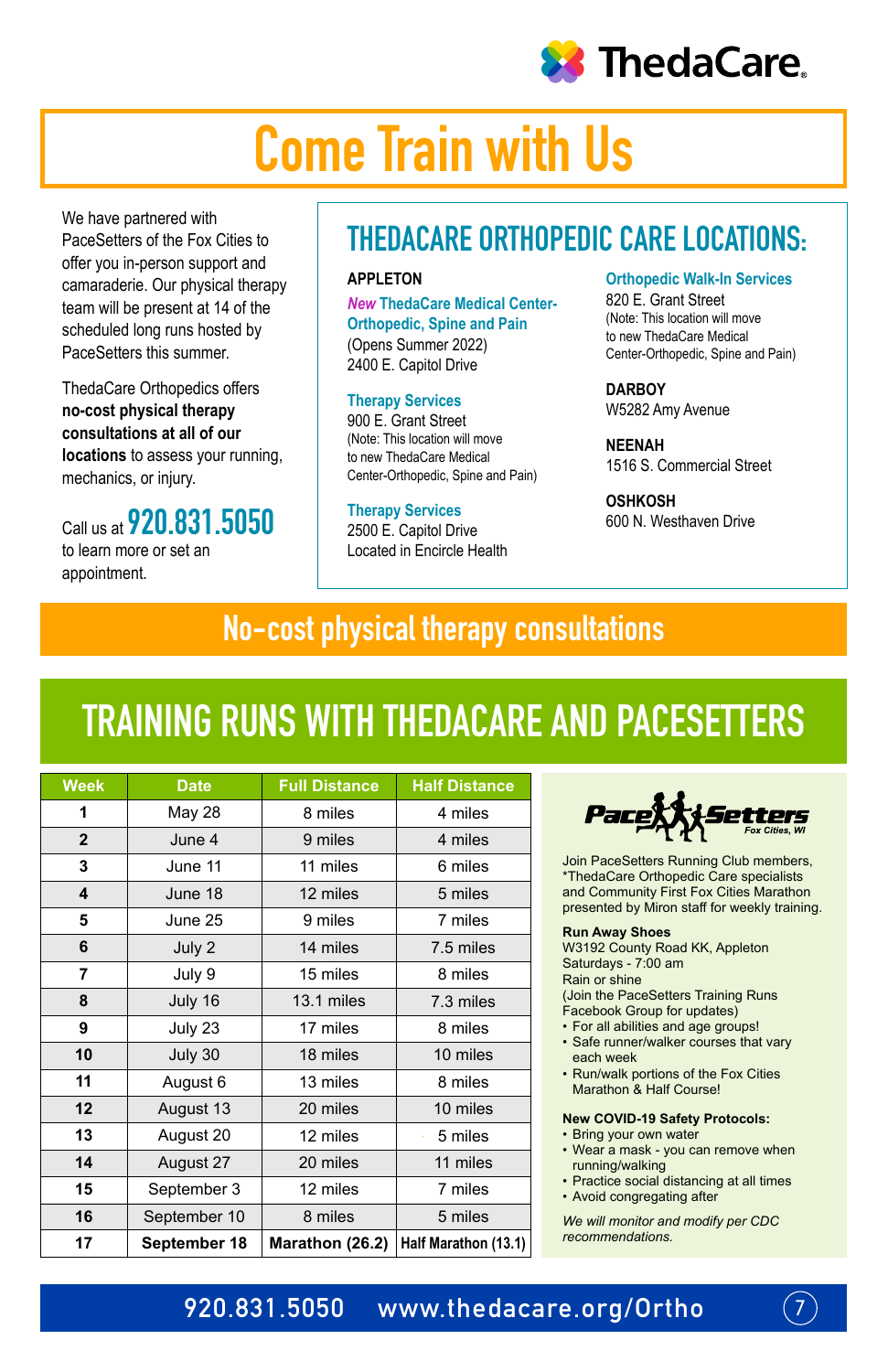

## Build Strength, Become a Better Runner

It's been said, **"You don't run to get fit, you get fit to run."** If your body has a weakness, running—and especially training for a half/full marathon—will find it. Running and walking long distances places stress on your muscles, tendons, and bones, which is a good thing when done properly. The better your strength, flexibility, and ability to tune into your body, the better you will perform, and the less likely you are to get injured. A strong core and lower body can keep you healthy. These exercises will help build your strength.

### Supine Bicycles

#### **Setup**

Begin by lying on your back with your hips and knees bent, and feet resting flat on the floor. Your arms should be flat at your sides, palms facing the ground.

### **Movement**

Lift your legs off the ground, then slowly straighten one leg, and repeat on the other side.

### **Tip**

Do not allow your back to arch during the exercise.



SETS:  $1$  REPS:  $10 - 30$  DAILY:  $1$  WEEKLY:  $4 - 5$ 

Marching Bridge Sets: Reprinting Sets: 1 November 2014

#### **Setup**

Begin lying on your back with your arms laying straight to your sides, knees bent, and feet flat on the ground.

### **Movement**

Tighten your abdominals and slowly lift your hips off the floor into a bridge position. Lift one leg off the ground, keeping your knee bent. Lower it back down and repeat, alternating between each leg.

### **Tip**

 $\left[8\right)$ 

Make sure to keep your back straight throughout the exercise and your arms flat on the floor.

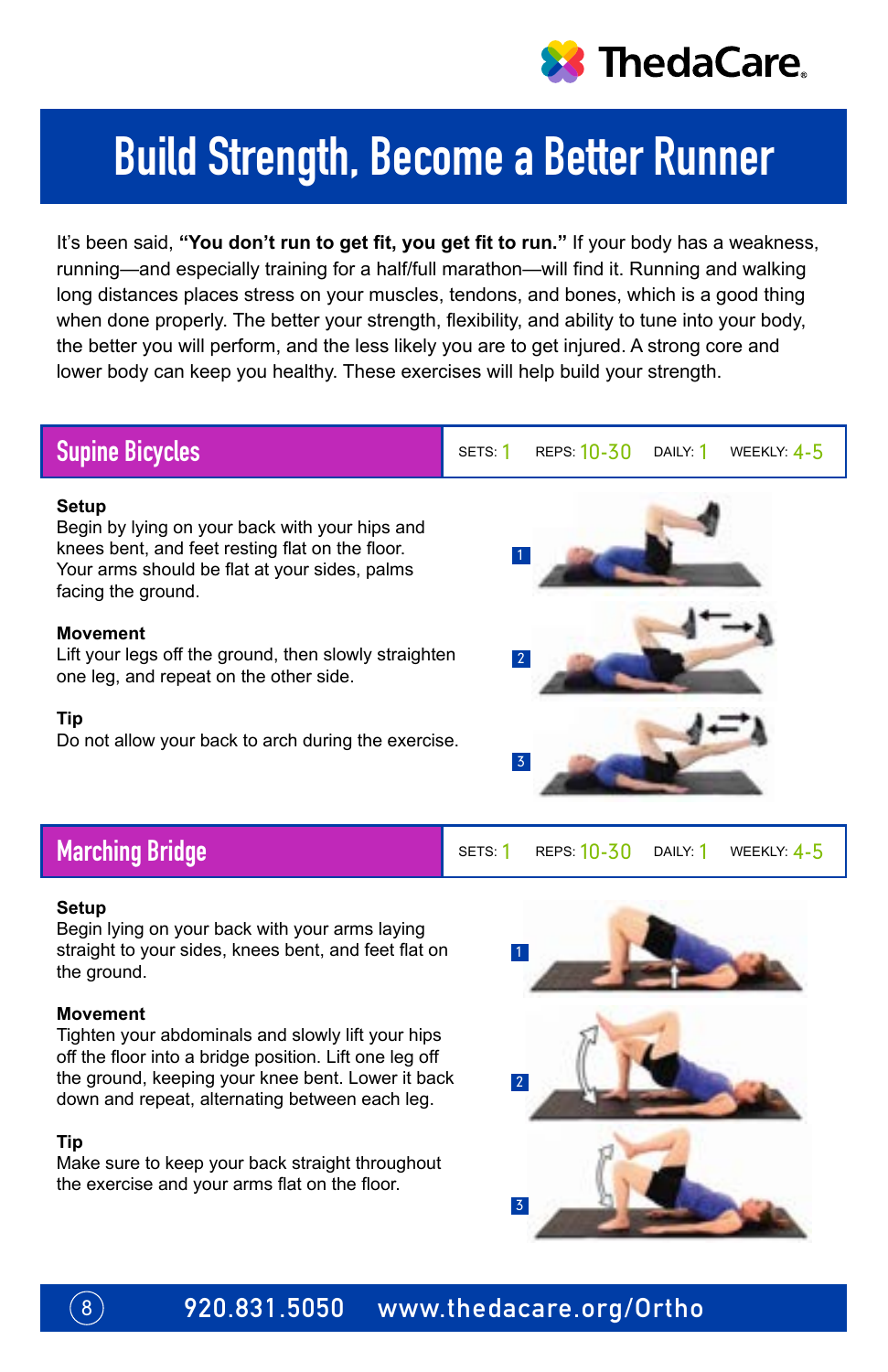

## Build Strength, Become a Better Runner

### **Setup** Begin lying on your side with your legs straight. **Movement** Slowly lift your top leg up towards the ceiling, then lower it back to the starting position and repeat. **Tip** Make sure to keep your knee straight and do not let your hips roll forward or backward during the exercise. Full Superman on Table **Setup** Begin lying on your front on a table with your arms straight overhead. **Movement** Engaging your back and core muscles, slowly raise your arms, upper body, and legs off the surface. Hold briefly, then relax and repeat. SETS:  $1$  REPS:  $10 - 30$  Daily:  $1$  Weekly:  $4 - 5$ Sidelying Hip Abduction Settle Settle Settle Reps: 10-30 DAILY: 1 WEEKLY: 4-5 1 2 1 2

### **Tip**

Make sure to keep your core engaged and avoid excess tension in your neck and shoulders during the exercise.

Standard Plank SETS: 1 SETS: 1 REPS: 2-3 HOLD: 30 DAILY: 1 WEEKLY: 4-5

### **Setup**

Begin lying on your front, propped up on your elbows.

### **Movement**

Engage your abdominal muscles and lift your hips and legs up into a plank position, keeping your elbows directly under your shoulders. Hold this position.

### **Tip**

Make sure to keep your back straight and maintain a gentle chin tuck during the exercise.



9

### 920.831.5050 www.thedacare.org/Ortho



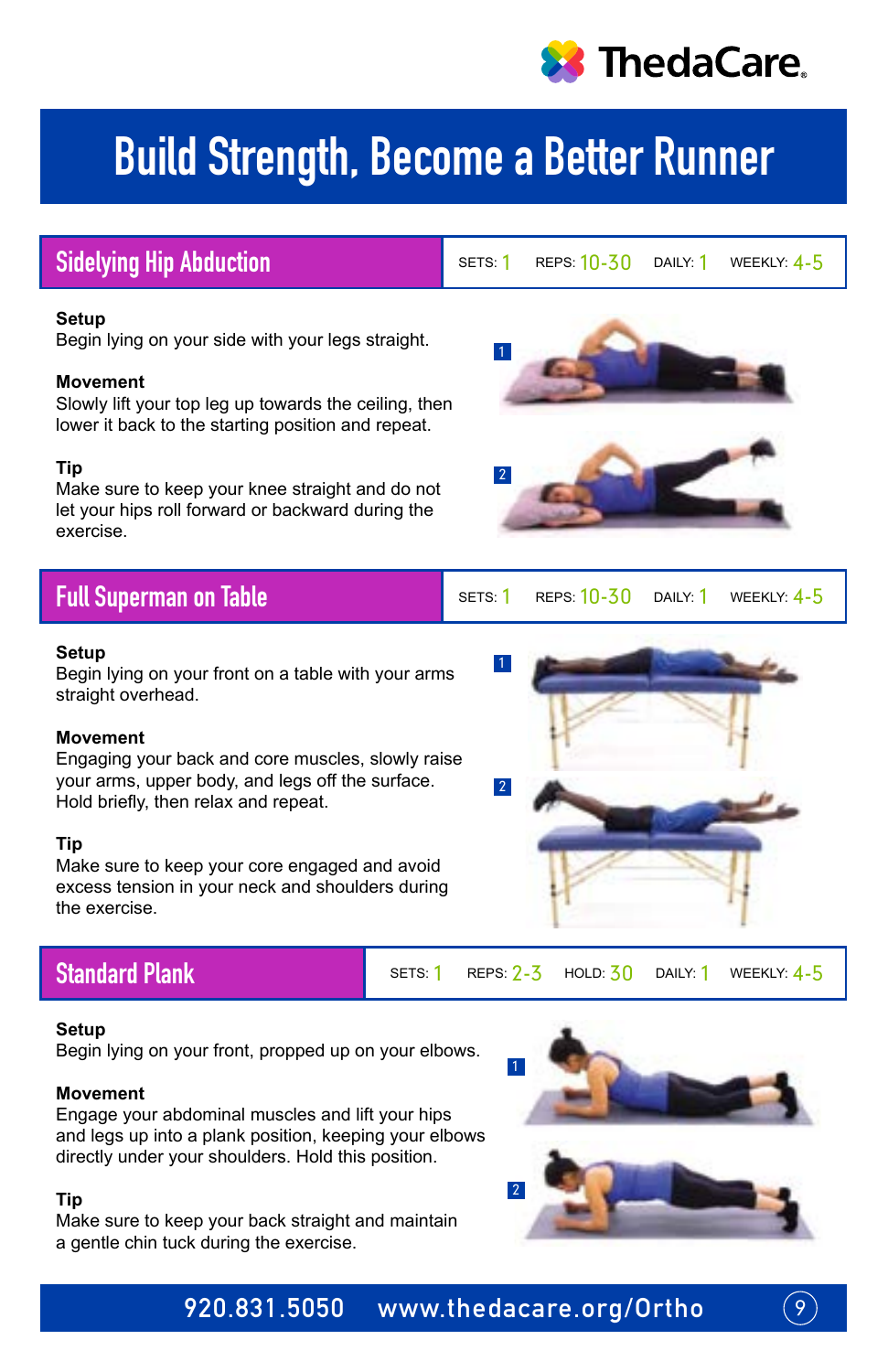

## Build Strength, Become a Better Runner

1

2

### Side Plank on Elbow

SETS:  $1$  REPS:  $2-3$  HOLD:  $30$  DAILY:  $1$  WEEKLY:  $4-5$ 

### **Setup**

Begin lying on your side with your feet stacked, resting on your elbow.

### **Movement**

Lift your hips off the floor so your body is in a straight line and your hips and shoulders are facing forward. Hold this position.

### **Tip**

Make sure to keep your head in line with your trunk, do not let your hips drop toward the floor, and do not roll forward or backward during the exercise.

### Standing Heel Raise

### **Setup**

Begin in a standing upright position with your feet shoulder width apart.

### **Movement**

Slowly raise both heels off the ground at the same time, then lower them down to the floor.

### **Tip**

Make sure to keep your upper body still and avoid gripping with your toes.

### Lateral Step Down

### **Setup**

Begin by standing on a platform or step with one leg hanging off the edge.

### **Movement**

Maintaining an upright position, bend at your knee and hip, slowly lowering your foot to the ground, then return up to the starting position and repeat.

### **Tip**

Make sure not to let your trunk bend forward or your knee collapse inward as you lower your foot to the ground.



SETS:  $\frac{7}{5}$  REPS:  $\frac{10}{10}$  Daily:  $\frac{1}{10}$  Weekly:  $\frac{4-5}{10}$ 



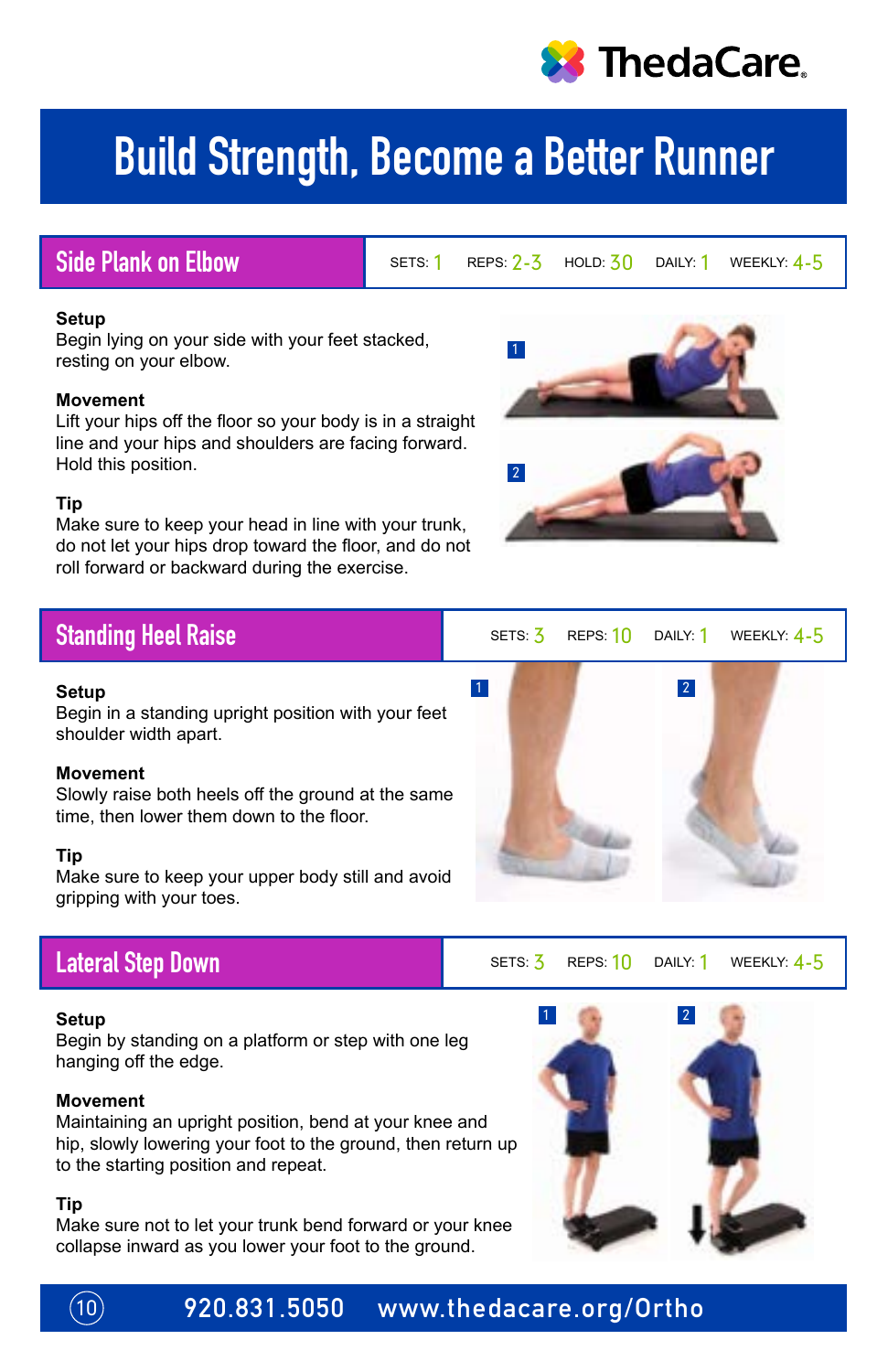

# Fuel Up to Go Far

**Our bodies are about 60% water, and our muscle tissue itself is about 75% water.** We must hydrate our bodies well if we expect them to perform in a long race.

**It's also important to consider the glycogen our muscles require during a long race.** Glycogen is the sugar (or fuel) that runs the engine of our muscles and keeps them working.

If your body runs out of water or glycogen, your muscles will shut down and you will begin to cramp. For marathon distances cramping happens most often around mile 20-21 and is known as **the wall.** The wall can happen on any run if we don't stay tuned in to our bodies.

## TUNE IN TO YOUR BODY

- **• Learn your body's sweat rate**
- **• Understand how race day weather conditions will affect you**
- **• Find a source of glycogen your body tolerates well**

## SWEAT RATE CALCULATION

This calculation only applies to the conditions of the day you do the test. In other words, the warmer or more humid the weather, the higher your sweat rate, and the higher your need for fluids on your run.

1

Weigh yourself nude prior to your run

- Run at race pace for one hour and keep track of how much you drink (in ounces) during the run. 2
- Towel off after your run and weigh yourself nude again 3
- Calculate: (weight prior to run weight post run) + ounces drank during run = total fluid loss. 4

This will tell you how much fluid your body lost in one hour, and therefore indicate the amount you need to replenish hourly. Divide it by 4 to calculate how much you need every 15 minutes. No matter what, always listen to your body, and drink when you are thirsty. Note: The sweat rate calculation does not account for electrolyte loss and glycogen depletion.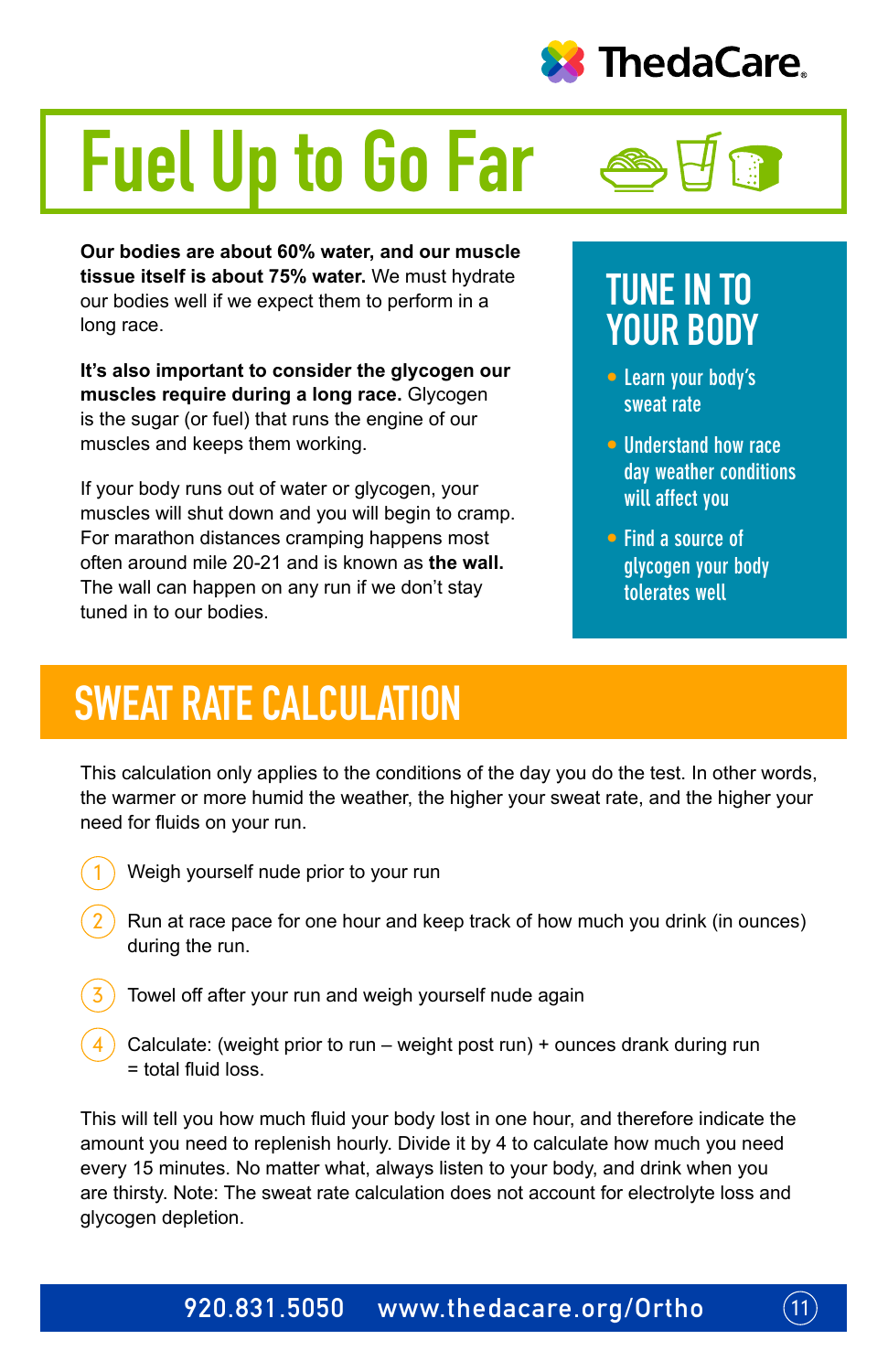

## Glycogen for the Long Haul

**Our glycogen levels are determined by a mixture of our genetics, training, and diet. We store glycogen in our liver and skeletal muscle. On a basic level, how much glycogen you have in your legs at the start of the race will help determine how far and how fast you can run.**

**Carbohydrates** are an important consideration because they break down quickly and enter our bloodstream to provide energy to our working muscles. This results in our burning less stored glycogen during prolonged activity. Therefore, during periods of prolonged exertion, it is important to consume carbohydrates in the form of energy drinks, bars, and gels.





## YOU CAN TRAIN TO RETAIN GLYCOGEN

We can train our body to burn fat on long runs rather than glycogen by decreasing our intensity of training. Put another way, the faster you run, and the less trained you are, the more you burn glycogen. Try running your long runs at a rate of 1-2 minutes slower than your race pace to train your body to burn less glycogen, and instead use fat as a source of fuel so you can run longer faster.

> Ultimately, it takes practice and experimentation to find the right combination of training and use of energy drinks, bars, or gels to find what works best for you.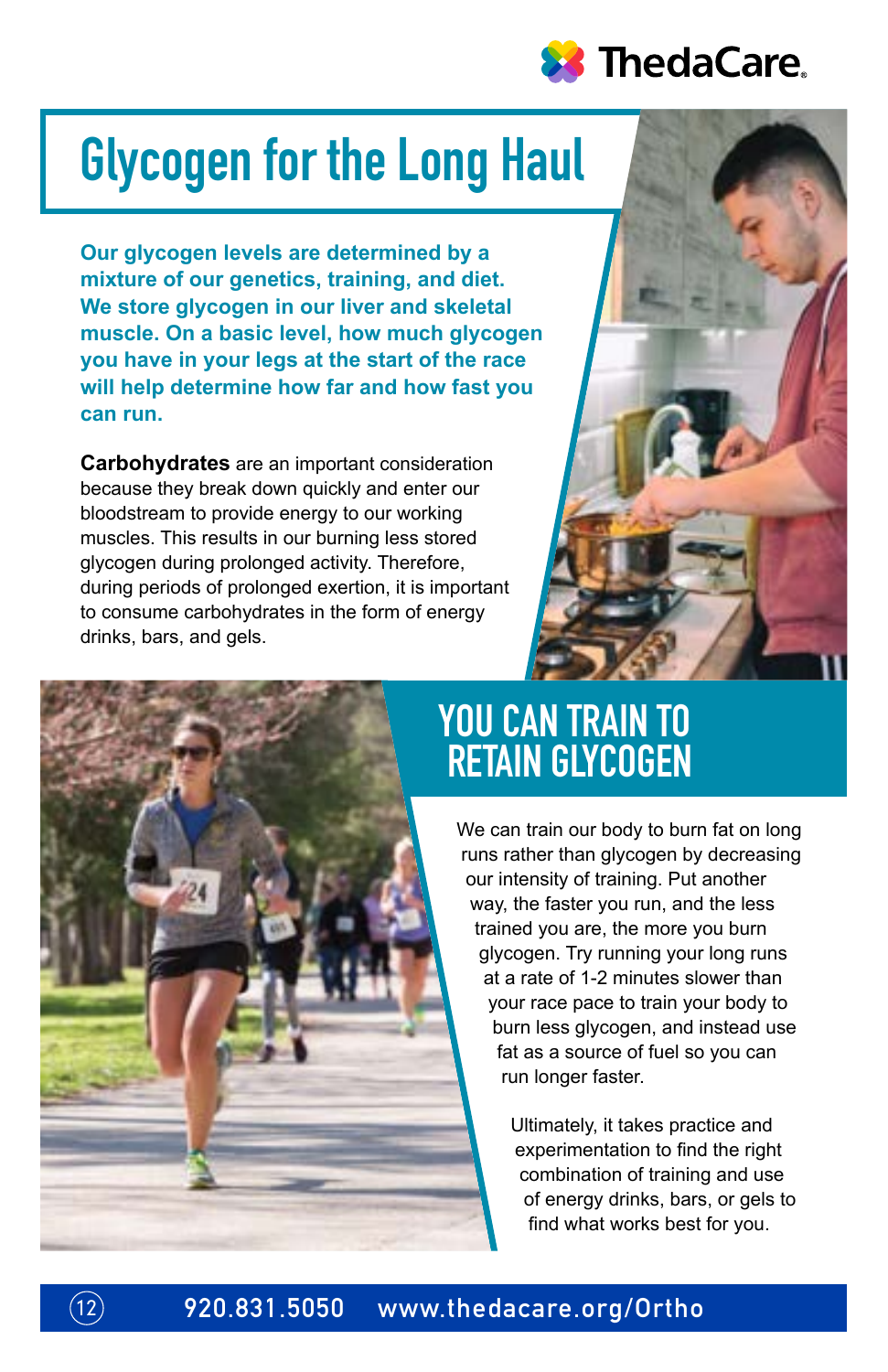

## Stretch It Out to Leg It Out

We often hear, "I have tight hamstrings because I'm a runner." It's true that any time we do an activity repeatedly, we develop certain habits and postures. Those postures lead to certain muscles being on stretch and others on slack.

Good posture typically involves neutral spine position and optimal range of motion in our joints to allow for free and easy movement. Running and walking place a spotlight on our leg flexibility, and this often determines our stride. The tighter we are, the more restricted our stride or imbalance, which can lead to injury. A regular stretching routine after your workout is key to promoting the most efficient and healthy stride with every step. Try these stretches after each run/walk.

### Standing Hamstring Stretch with Step

SETS: 1 REPS: 2-3 HOLD: 20 DAILY: 1 WEEKLY: 7

### **Setup**

Begin standing upright with your heel placed in front c you on a step and your hands resting on your hips.

### **Movement**

Slowly bend forward at your hips until you feel a gentl stretch in the back of your thigh. Hold this position.

### **Tip**

Make sure to keep your back straight and maintain a slight bend in your stance leg. Avoid bouncing during the stretch.

### Standing Gastric Stretch

SETS: 1 REPS: 2-3 HOLD: 20 DAILY: 1 WEEKLY: 7

### **Setup**

Begin in a standing position with your feet in a staggered stance, holding onto a stable surface for support.

### **Movement**

Keeping your back knee straight, push your hips forward. You will feel a stretch in the back of your lower leg.

### **Tip**

Make sure to keep both feet pointed straight forward and flat on the ground during the stretch.



 $(13)$ 

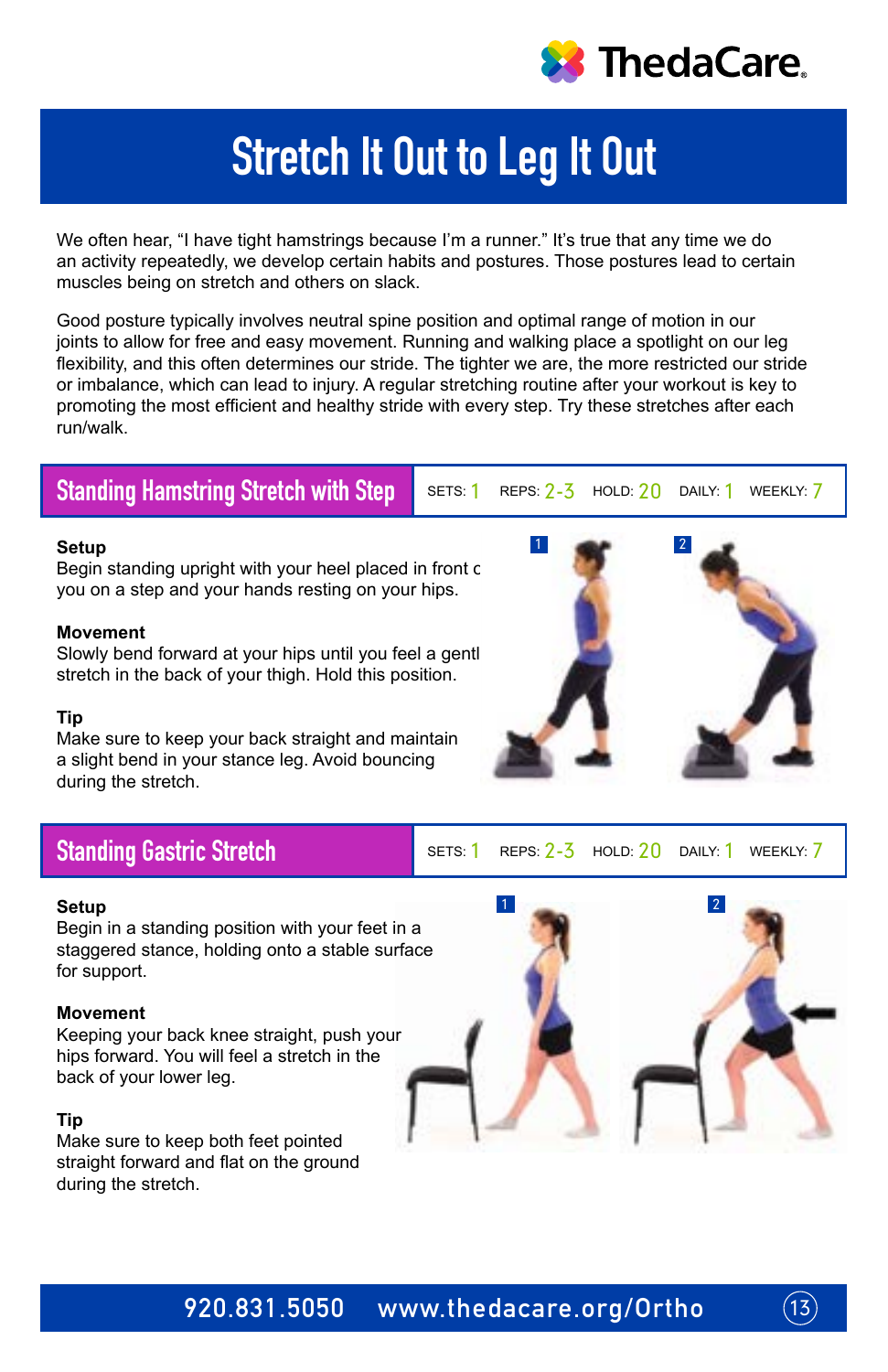

## Stretch It Out to Leg It Out

### Standing Quadriceps Stretch

SETS: 1 REPS: 2-3 HOLD: 20 DAILY: 1 WEEKLY: 7

1 2

### **Setup**

Begin standing upright with your heel placed in front of you on a step and your hands resting on your hips.

### **Movement**

Slowly bend forward at your hips until you feel a gentle stretch in the back of your thigh. Hold this position.

### **Tip**

Make sure to keep your back straight and maintain a slight bend in your stance leg. Avoid bouncing during the stretch.

### standing Cuadrice<br>Standard Cuadrice Street Half Kneeling Hip Flexor Stretch

SETS:  $1$  REPS:  $2-\overline{3}$  HOLD:  $20$  DAILY:  $1$  WEEKLY:  $7$ 

### **Setup**

Begin in a half kneeling position with one knee bent in front of your body.

### **Movement**

Tighten your abdominals, tilt your pelvis backward, and gently push your hips forward. You should feel a stretch in the front of your hip.

### **Tip**

Make sure to keep your hips facing forward and back straight during the exercise.





## LIVING YOUR BEST LIFE

**ThedaCare's orthopedic team provides world-class care focused on your mobility and overall health.**

**Make an appointment with us today. Call us at 920.831.5050**



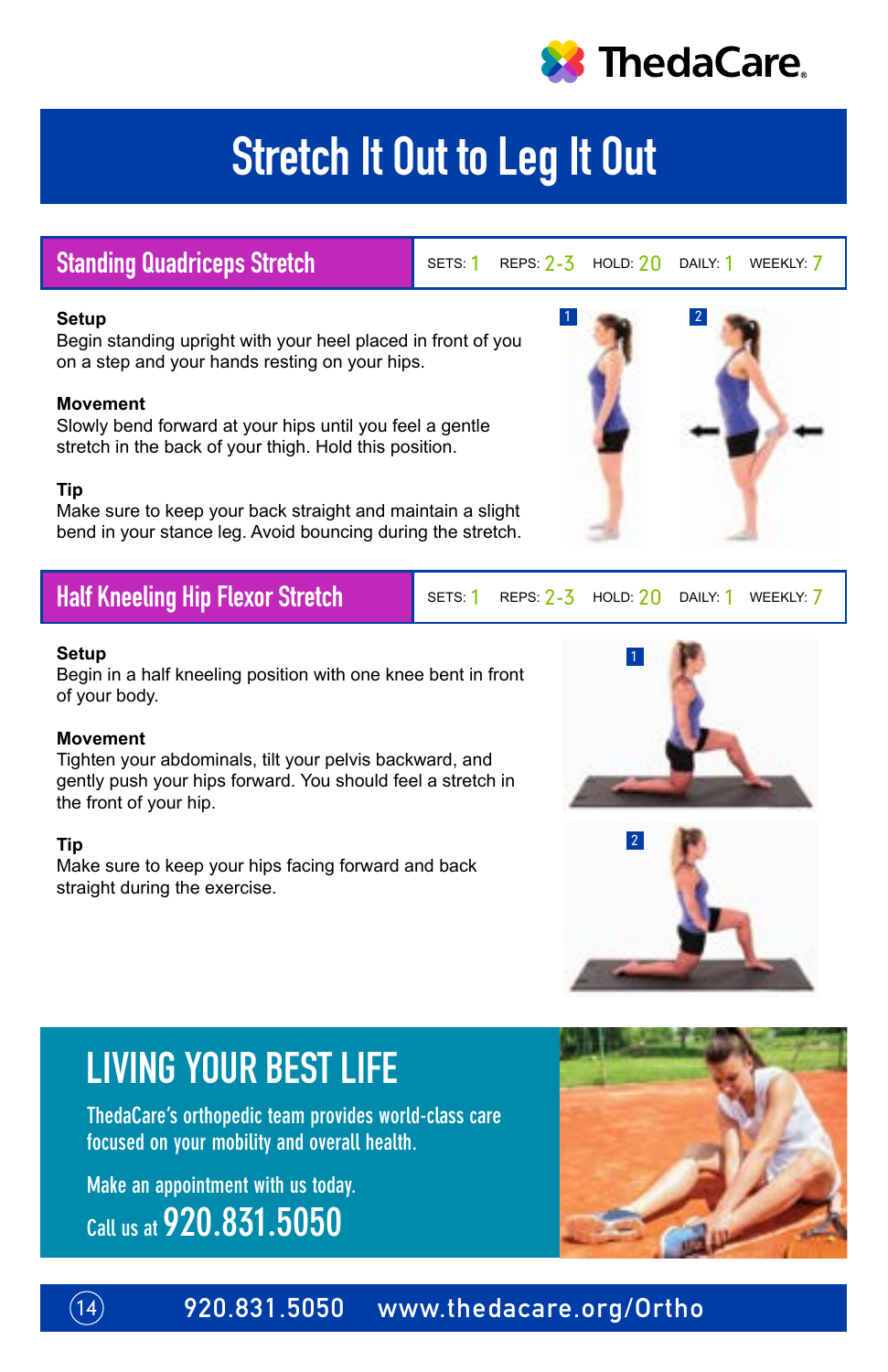

## Stretch It Out to Leg It Out

### Seated Piriformis Stretch

SETS: 1 REPS: 2-3 HOLD: 20 DAILY: 1 WEEKLY: 7

1 2

### **Setup**

Begin sitting upright in a chair. Cross one leg over the other so that your ankle is resting on top of your opposite thigh.

### **Movement**

Gently pull your bent knee across your body toward your opposite shoulder. You should feel a stretch through the back of your hip and buttocks.

### **Tip**

you stretch. Try to not to arch your back or lean to one side as

### Butterfly Groin Stretch

SETS: 1 REPS: 2-3 HOLD: 20 DAILY: 1 WEEKLY: 7

### **Setup**

Begin by sitting upright with your knees bent and soles of your feet together.

### **Movement**

Using your arms, gently pull your heels toward your body until you feel a stretch in your groin and hold this position.

### **Tip**

Make sure not to let your low back slouch.



## PAIN MANAGEMENT

**From the weekend warrior to the serious athlete, Orthopedic Care sees and treats sports-related injuries of all shapes and sizes.**

**Call us at 920.831.5050**





15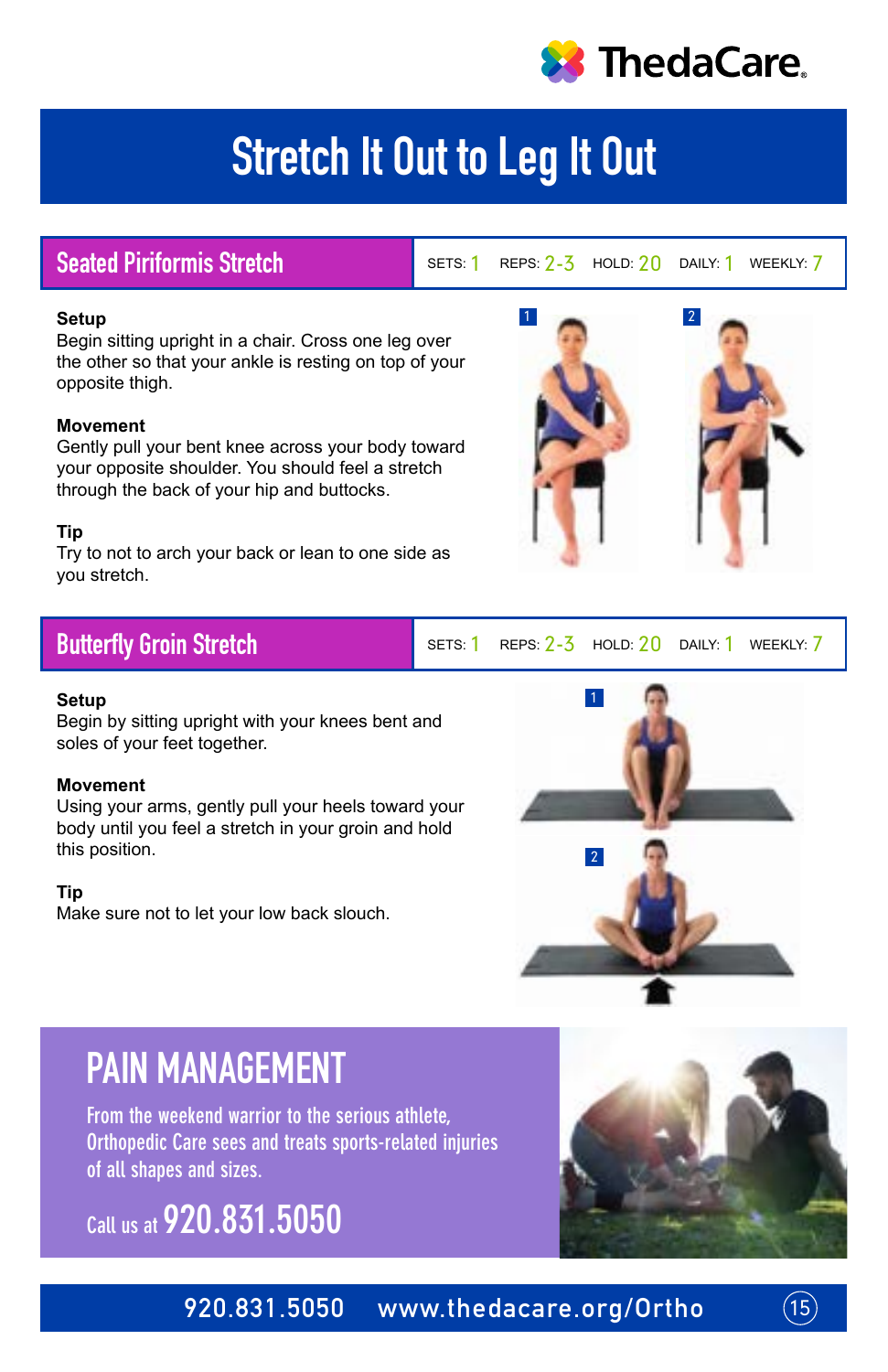

## Running and Rolling

It's been called "the pillar of pain," but the foam roller can also be your friend. Running takes a toll on your leg muscles, and trigger points and tight spots can develop and slow you down or lead to injury. Just like stretching, regular use of a foam roller can keep you moving. Try these rolling techniques to help get rid of pesky sticky points in your lower body. You will help your form and maximize your recovery.

### Rolling is for Muscles, Not Bones

 $(16)$ 

Less is more, and be sure to avoid rolling over bones and joints. Use your body weight to provide pressure on your muscle groups, and when you find a tight spot, hold it for a few seconds. Foam rolling is best after your workout and pairs nicely with stretching.

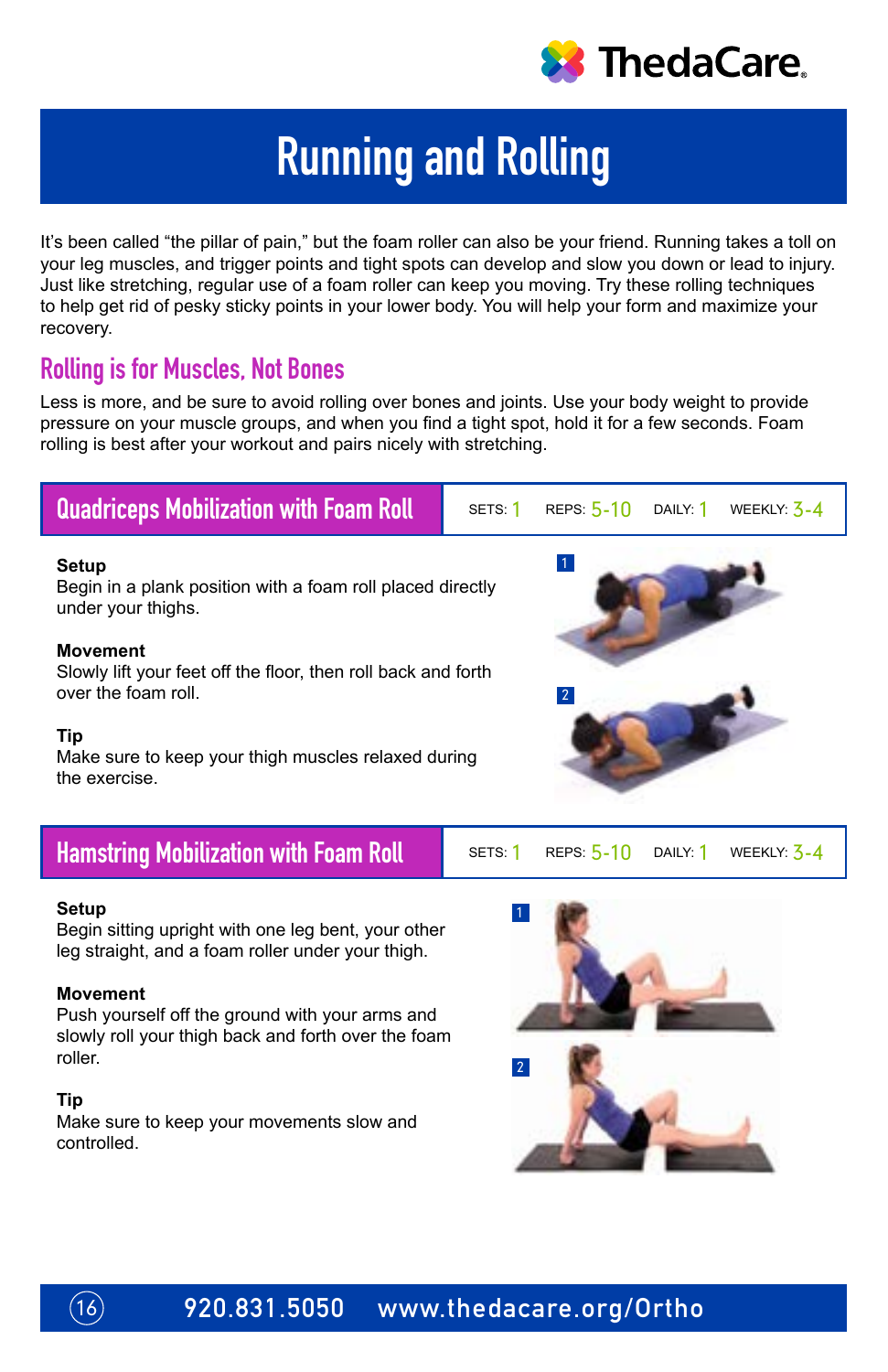

## Running and Rolling

Sidelying IT Band Foam Roll Mobilization

### SETS: 1 REPS:  $5-10$  DAILY: 1 WEEKLY:  $3-4$

1

2

### **Setup**

Begin lying on your side with your hip resting on a foam roll, your upper leg crossed in front of the other, and that foot resting on the ground.

### **Movement**

Slowly roll the side of your leg up and down the foam roll. Don't roll past your knee.

### **Tip**

Make sure to keep your back straight throughout the exercise.

| <b>Calf Mobilization with Foam Roll</b> |  |  |  | SETS: 1 REPS: $5-10$ DAILY: 1 WEEKLY: $3-4$ |  |
|-----------------------------------------|--|--|--|---------------------------------------------|--|
|-----------------------------------------|--|--|--|---------------------------------------------|--|

### **Setup**

Begin sitting upright with one leg bent, your other leg straight, and a foam roller under your calf.

### **Movement**

Push yourself off the ground with your arms and slowly roll your calf back and forth over the foam roller.

### **Tip**

Make sure to keep your movements slow and controlled.

### Gluteus Mobilization with Foam Roll

### **Setup**

Begin sitting on a foam roller.

### **Movement**

Lean back and slightly toward one side, using your arms for stabilization, then roll yourself back and forth over the foam roller.

### **Tip**

Make sure to keep your movements slow and controlled.





SETS: 1 REPS: 5-10 DAILY: 1 WEEKLY: 3-4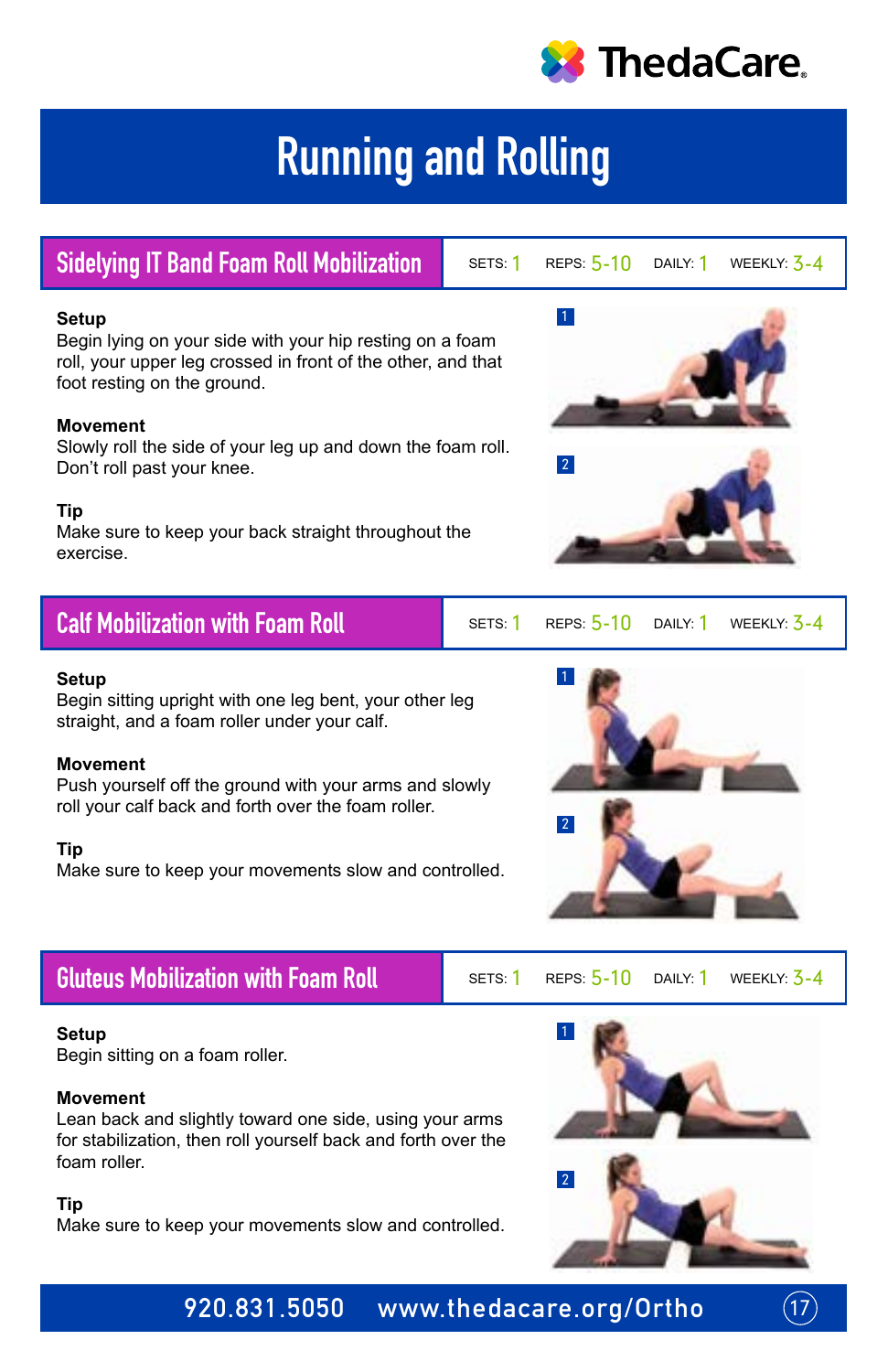

# That Hurts, Now What?

**During training, it's important to know the difference between muscle soreness from training and an injury that needs attention. Here are some signs you shouldn't ignore because they may indicate an injury that needs evaluation and treatment.**

- **Sharp Pain**—Pain that is above a 3 (on a scale to 10) and lasts during or after a run is a sign that something is wrong and you need to stop. Sharp, focused pain that causes you to alter your stride or stops you from running is a sign you either need rest or you should get it checked.
- **Swelling**—Swelling could be a sign of overuse, tendon injury, muscle tear, or a joint problem. Icing the area is a good idea, but if it persists, go see a medical provider.
- **Blisters**—Blisters usually mean you have a sock problem or your shoes don't fit well or are too worn. When you notice these things, going to the local running store is your best bet. New socks, shoes, or a better fit for your foot will help. If you have proper footwear, blisters and black toenails should not happen.
- **Weakness/cramping/fatigue**—These symptoms could be from over training, not enough rest, poor hydration or fueling, not sleeping enough, or muscle inhibition from an injury in your leg. Take time for rest, recovery, sleep, getting proper nutrition, and hydration. If you rest and these symptoms persists, seek help.
- **Feeling sick**—You could have a cold, fever, stomach problems, or allergies, but you should not "run through" any of these. If your training schedule says run, but your body says no, take a day off. After all, your body won't get much quality training done anyway. If you notice you are losing weight rapidly or your urine is consistently dark, you are not giving your body enough rest and hydration. Remember, training tears down our muscles for our body to build them up and make them stronger. Rest is when that rebuilding process happens.

## DON'T FORGET

**We are just a phone call away. We are happy to see you for a free injury consultation, answer your questions, and offer advice about training and recovery.**

**Call us at 920.831.5050**

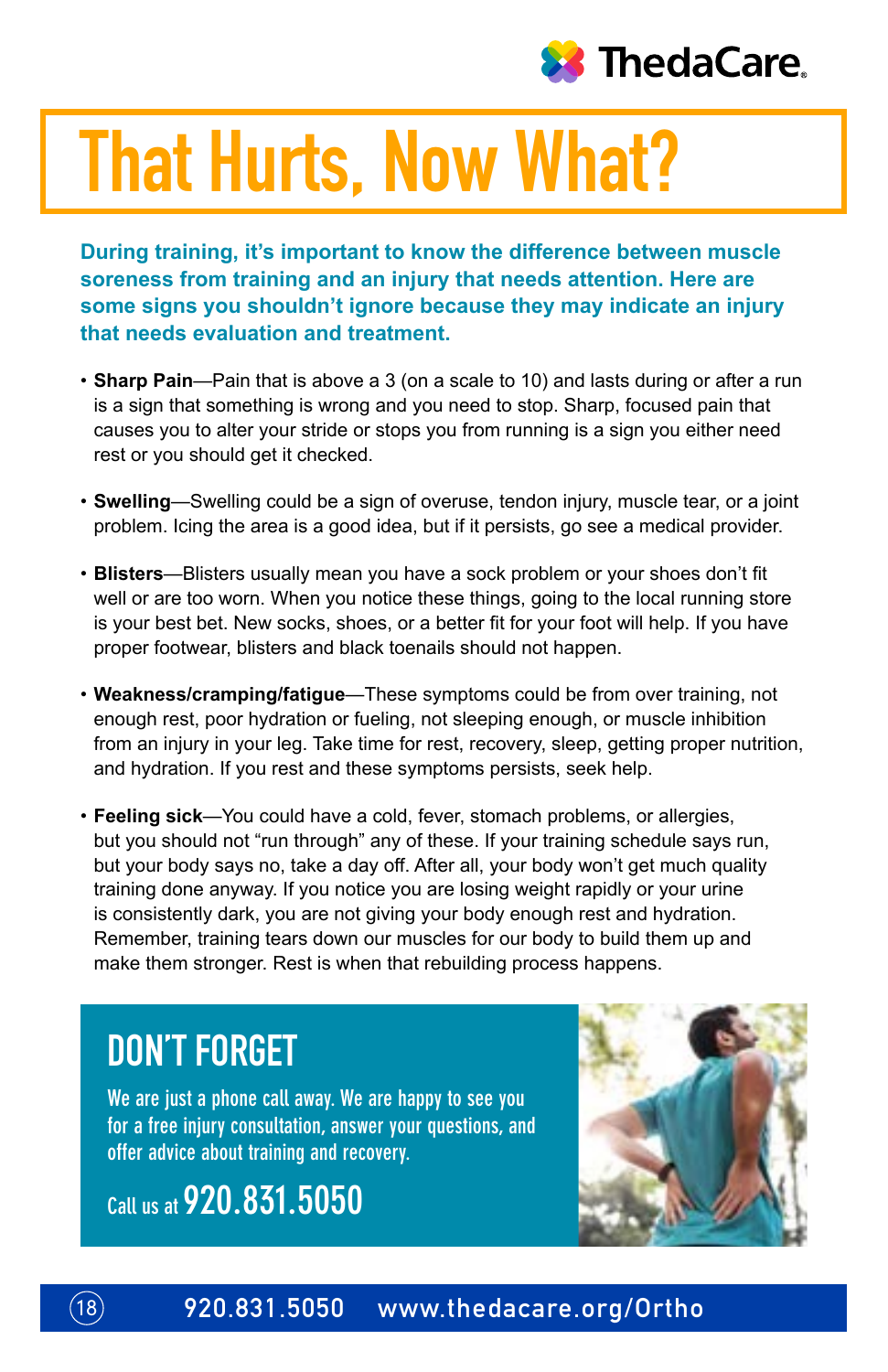

# It's Race Day! Plan Ahead

### Plan ahead

Make a plan for all the logistics of your race day well in advance to minimize your stress.

- Get your packet early.
- Know how you will get to the start line and home from the finish.
- Plan your race gear and use it during your long training runs to be sure it works well. Avoid wearing new clothing, shoes, or gadgets for the first time on race day because they could cause chaffing or rubbing and cause problems.



The day you have been dreaming about has arrived. Here are some tips to make the day go smoothly and help you perform at your best.



### **Hydrate**

**Hydrate well the week before the event and watch your diet to fuel your body well.** The night before race day, avoid eating something new or eating too much. Throughout your training, use your long run day as a test for how well your fuel works so you are not guessing on race day.

### Match

**Match your long runs to the same time of day as your event,** and if possible, match the weather conditions. You will get a good feel for how your body performs on actual race day.

## Remember

**Remember to take what race day gives you—and no matter what—celebrate the day.** You have worked hard, and you deserve to enjoy the event. If there is bad weather, adjust your pace, goals, and outlook to match conditions. If you ignore hot, humid, or windy conditions, you can hit the wall early and have a very painful and unhappy day. Each race presents its own set of challenges, but the finish is always a wonderful accomplishment!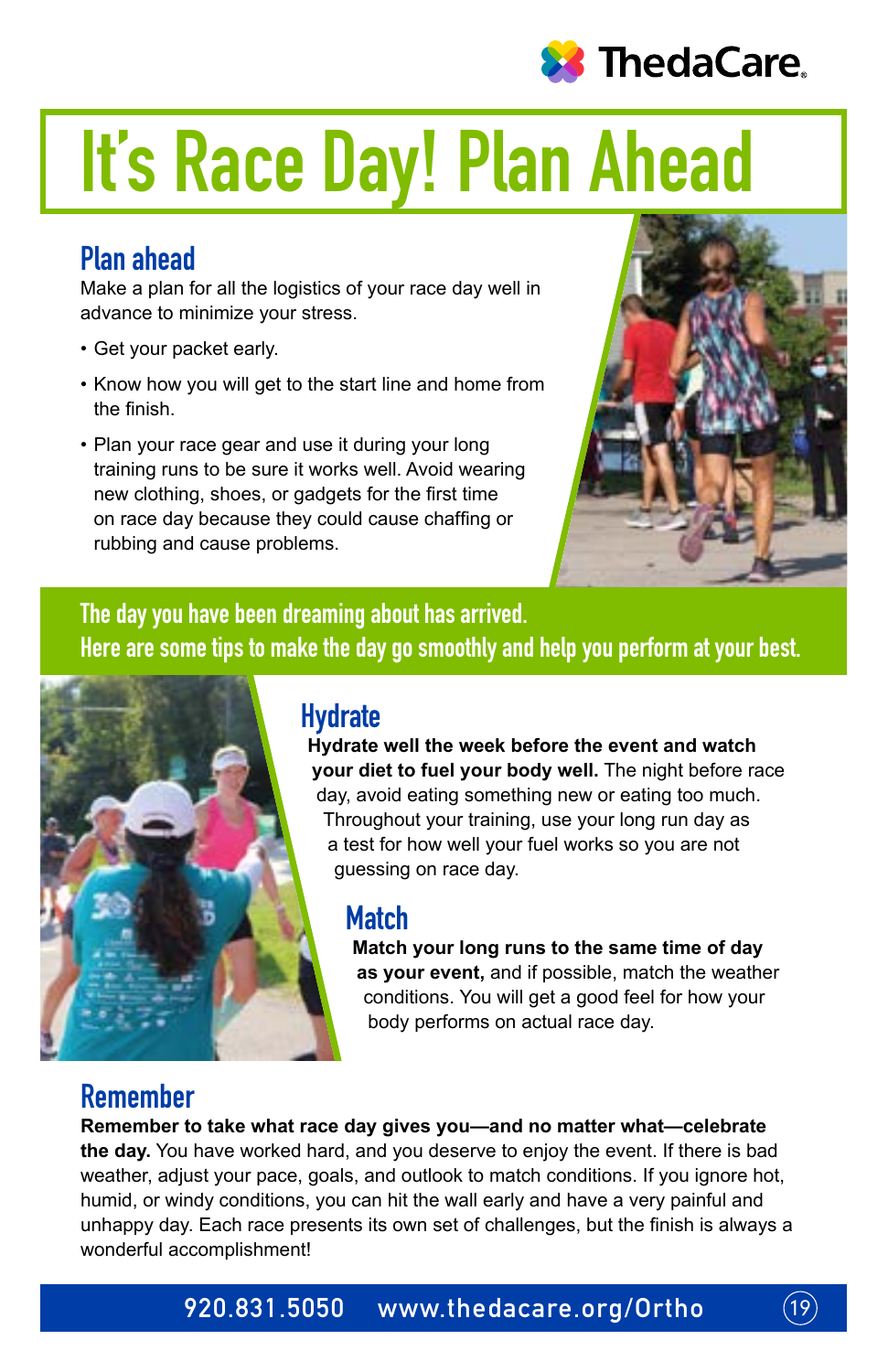

## Recovery Begins at the Finish Line

### **Start your post-race recovery safely until you can get back home and begin your post-race routine.**



### **Keep walking after you finish**

During the race, blood has been redirected to the working muscles in your legs and away from internal organs. It's important to continue walking after you finish your race for about 20 minutes to allow the body to redistribute your blood supply. Otherwise, you may feel nauseous (not enough blood flow to the stomach) or dizzy and weak (not enough blood flow to the brain).

### **Replenish your body's fluids**

Begin drinking fluids slowly at the finish line as soon as your body is able to tolerate them without feeling nauseous. Sports drinks containing electrolytes and sodium replace the fluid and salt your body has lost during the race. Keep track of urination color and frequency to monitor your hydration status.

### **Slowly add food to restore energy**

Begin eating solid food when your stomach feels like it can handle it. Good sources of energy, sodium, and potassium are bananas, pretzels, bagels, energy bars, and other easily digested high-carbohydrate foods. Your muscles are primed to recharge most efficiently in the first few hours after the race. Eat slowly, and be aware of any nausea to avoid vomiting.

### **Take a lukewarm or cool shower**

Avoid hot showers until you are completely rehydrated because they can dilate your blood vessels and cause you to get dizzy and pass out. Avoid hot tubs because they will worsen swelling and inflammation in the muscles and joints.

### **Avoid pain relievers**

We recommend avoiding any aspirin, ibuprofen (Advil, Motrin), and naproxen (Aleve) until you are rehydrated (as indicated by passing light yellow or colorless urine). These products can harm your kidneys when they are stressed by dehydration and prolonged exercise.

### **Ice up for sore muscles**

For sore muscles and joints, apply ice packs for 20 minutes 3-4 times per day for the first two days post-race. Do not apply ice directly to your skin. Gentle stretching for the calves, quads, hamstrings, IT bands, glutes, and low back can begin right away.

### **Take good care of your skin**

Skin care is important to limit damage and prevent infection. For scrapes, chafe, and open blisters, washing twice daily with soap and water, applying antibiotic ointment and covering with a bandage for the first few days. For larger blisters that have not broken, apply cold packs and consider carefully draining them. If you choose to drain them, we recommend washing with soap and water, then wiping with alcohol, letting the alcohol dry, and then popping them with a sterile needle near the edge of the blister. Take care of the popped blister as noted above and watch carefully for any signs of infection. If you see redness or pus develop, seek medical attention.

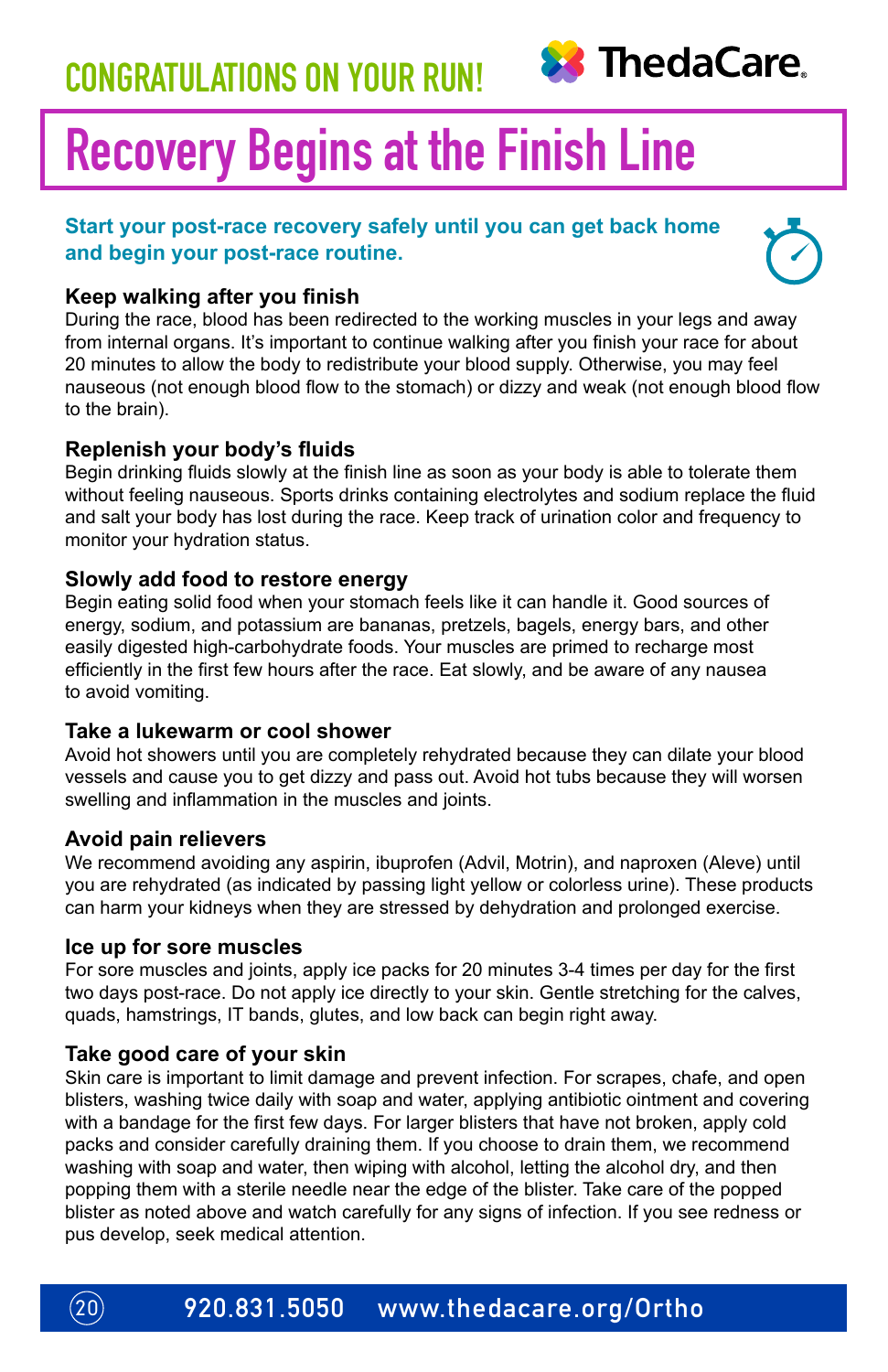

## Fox Cities Marathon Medical Director David Hirschi, MD, Sports Medicine



## Expert, Local Orthopedic Care



Monica Albert, APNP Pain Management



Douglas Connor, MD Sports Medicine



Eric Erickson, MD Surgical: Sports Medicine



Joshua Blomberg, MD Surgical Orthopedic Trauma



Victoria Cross, APNP Surgical: General Orthopedics



Jess Ferge, PA Surgical: Hip and Knee Replacement



Jordana Butler, PA-C Surgical: Sports Medicine



Maddie Eggert, PA Surgical: Orthopedic Trauma



Matt Fischer, MD Pain Management

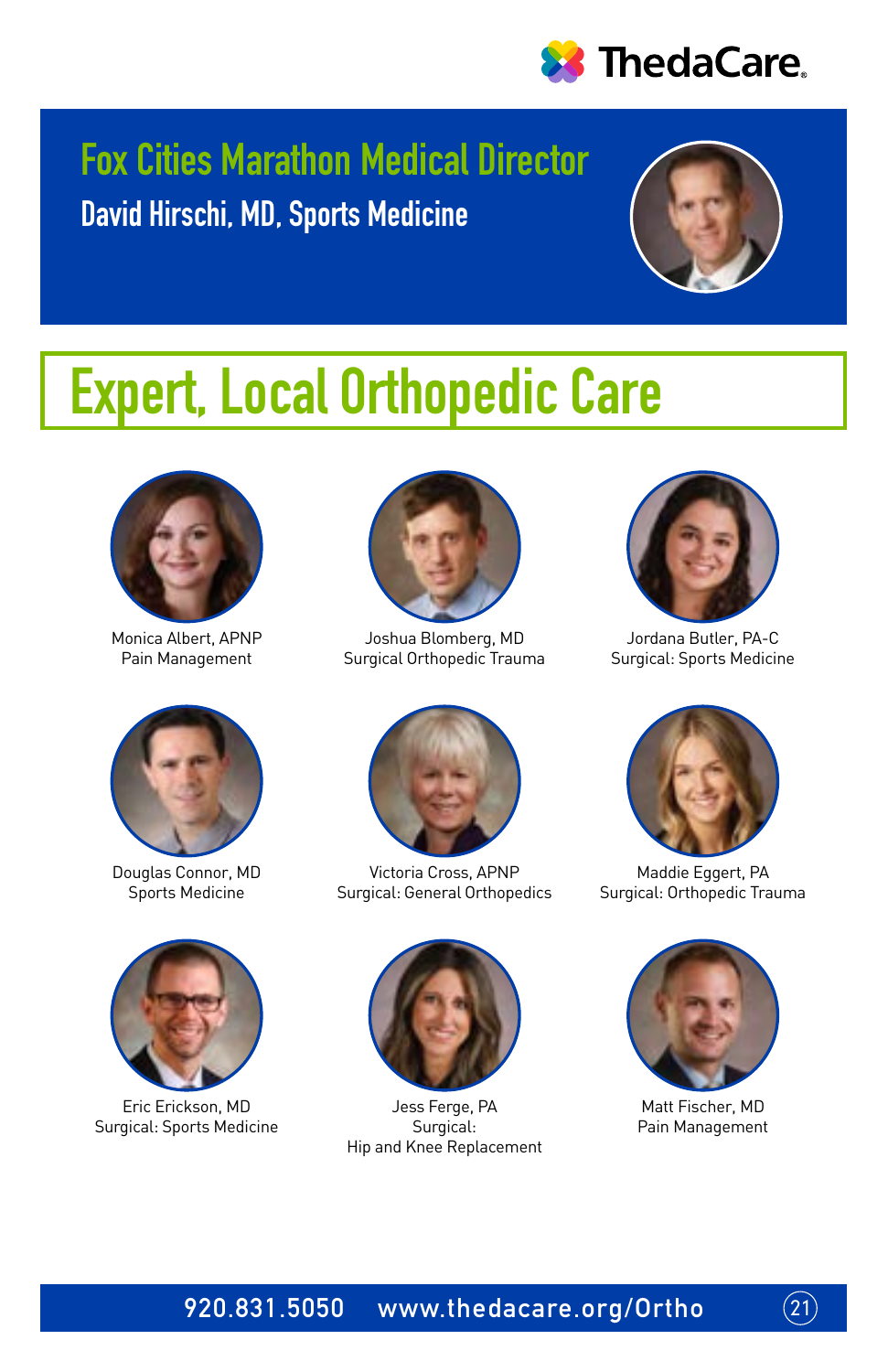

## Expert, Local Orthopedic Care



Justin Guzman, PA-C Sports Medicine



Teasha Kaepernick, PA-C Pain Management



Joseph Kuchler, APNP Surgical: General Orthopedics

 $(22)$ 



Erin Hills, NP, Surgical: Orthopedic Trauma



JoLynn Kekke, PA-C Surgical: Hip and Knee Replacement



David Liebelt, MD, PhD, Surgical: Hip and Knee Replacement



Paul Hoell, MD Pain Management



Kathryn Krause, PA-C Surgical: General Orthopedics



Nickolas Linkous, MD, Surgical: Sports Medicine



Brent Meier, MD Pain Management



Katie Ruppenthal, APNP, Surgical: Orthopedic Trauma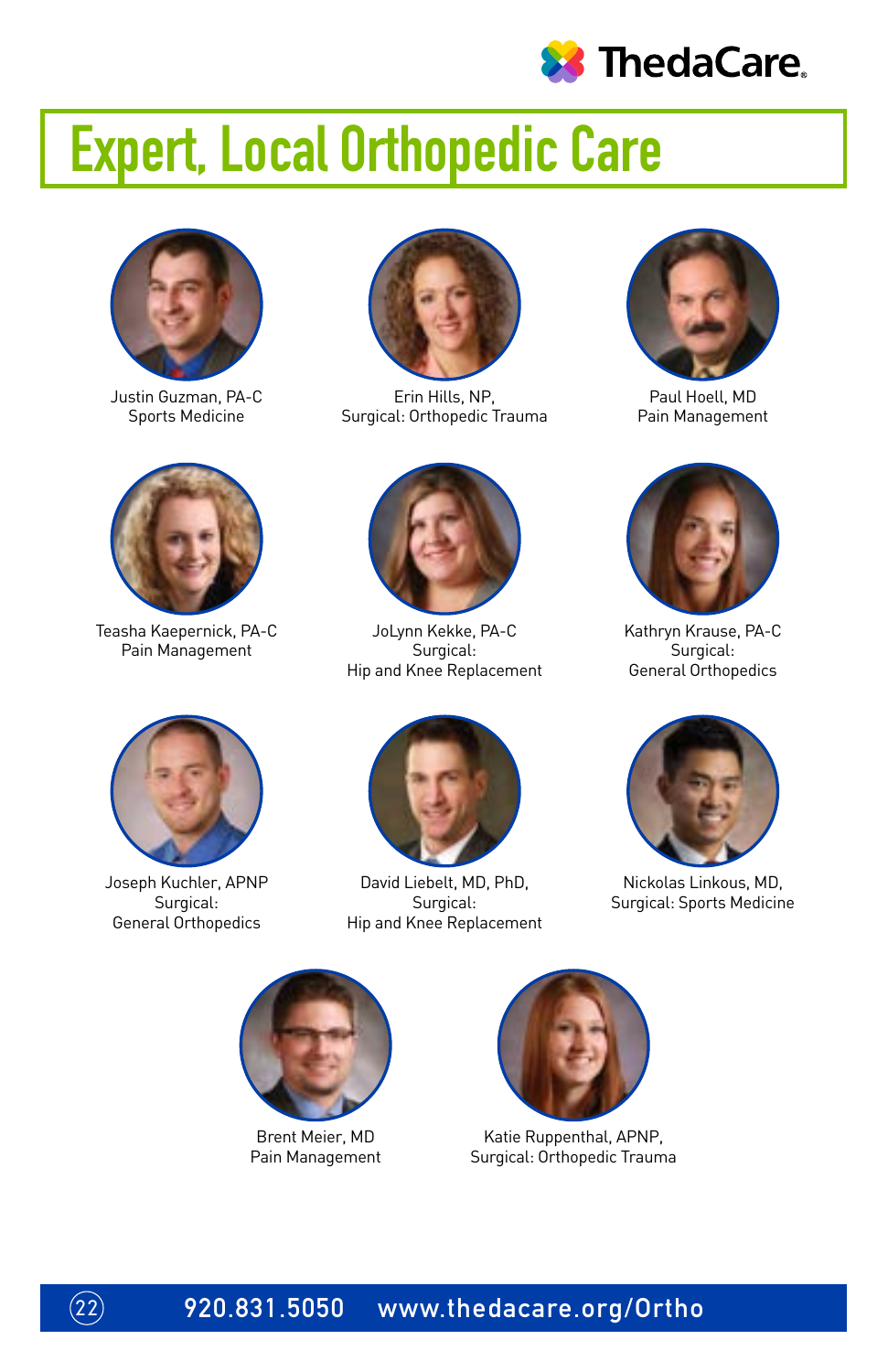

## Expert, Local Orthopedic Care



Cynthia Saario, APNP Pain Management



Guoqing Song, PA-C Sports Medicine



Ryan Wagner, DO Sports Medicine



Allison Stache, APNP Surgical: General Orthopedics



Crystal Sturgis, PA-C, Surgical: Sports Medicine



David Wilson, PA-C Sports Medicine



Anne Schultz, PA-C, Surgical: Sports Medicine



Stacey Van Sambeek, PA-C Surgical: Orthopedic Trauma



Brett Young, MD, Surgical: General Orthopedics